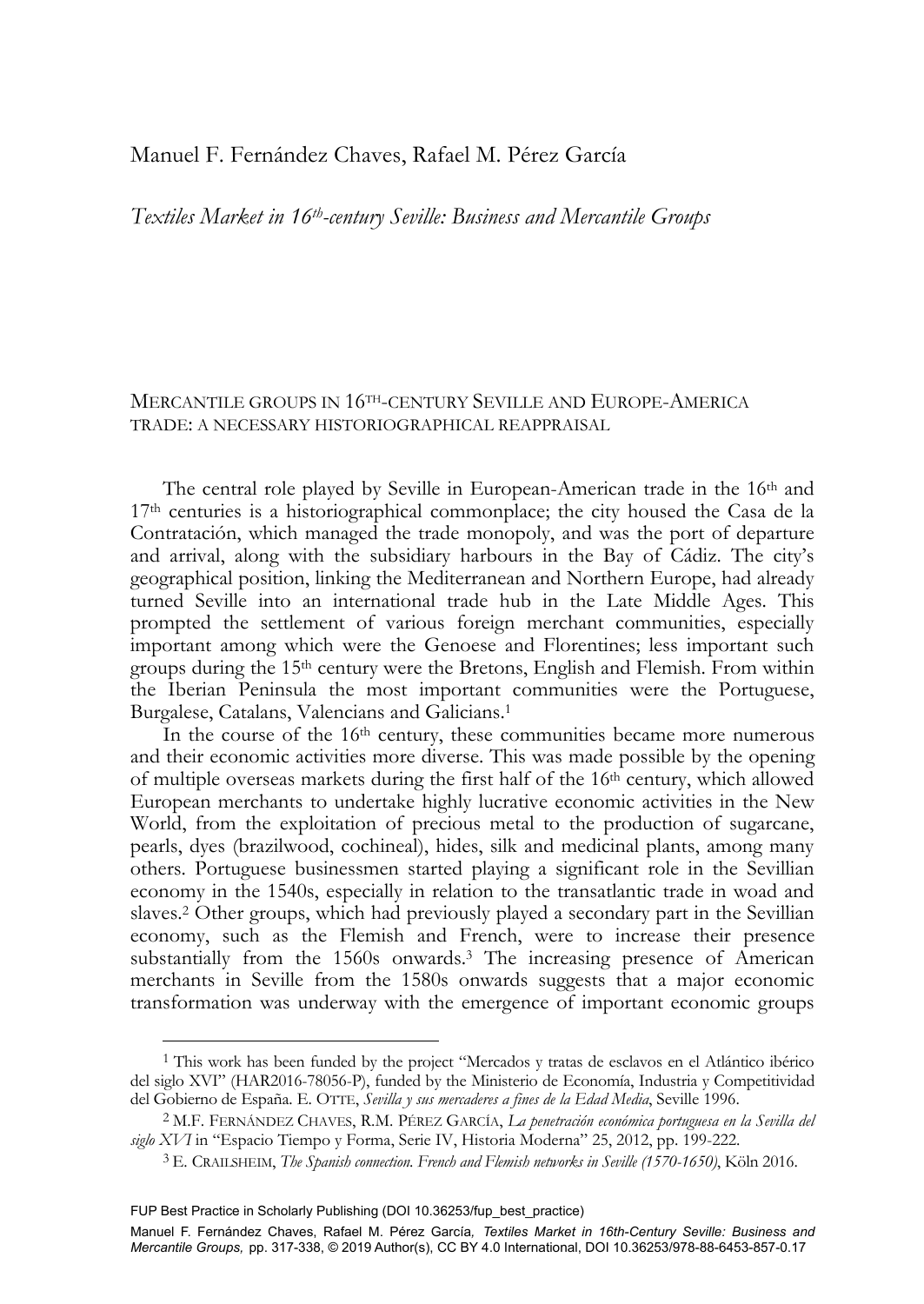capable of acting autonomously in the metropolis and other European markets, and in the colonies, especially Peru and Nueva España. If the presence of these groups in Seville is regarded as indicative of the existence of active demand factors with the ability to affect supply, $4$  the dramatic growth undergone by Flemish companies in Seville during the reign of Philip II has been interpreted as a clear sign of the increasing degree of control exercised by foreign agents over American trade, facilitated by a lack of domestic production with which to satisfy ever-growing American demand5 and by the inability of local mercantile groups (Sevillian and Andalusian, but also Toledoan and Burgalese) to play a major international role.<sup>6</sup> Often, the proliferation of foreign mercantile and financial groups in 16th-century Seville has been explained in terms of "substitution": for instance, when the Genoese gained royal consent to transfer silver abroad in 1566, they abandoned their previous transatlantic trading activities, which had been risky; for their part, the Burgalese, which had long been in control of Andalusian and Sevillian trade with the Netherlands, France and England, fell on hard-times as a result of the political-military events in the Netherlands and northern Europe from the 1570s onwards. It is widely held that the Flemish took advantage of these circumstances to take up the baton in Seville, and replace the Genoese and Burgalese in their traditional mercantile and financial roles.<sup>7</sup>

In our opinion, understanding of the Seville-based trade between Europe and America is still poor. Arguably, the most useful contribution to date was the work undertaken by the Chaunu on the fluctuations of commercial traffic with the Indies. Many traditional ideas, some of which we have just mentioned, are based on a weak empirical foundation, despite the enormous amount of economic data available in the Sevillian archives. It is obvious that the topic is of gigantic proportions, and that many basic research tasks remain incomplete. In this paper, we shall limit ourselves to exploring the relationship between international trade and the domestic production of textiles and other related products, such as dyes (chiefly woad), and trying to illustrate the coexistence of diverse mercantile and financial groups around this economic sector. Obviously, the exchange system rested on a substantial port infrastructure and extensive maritime networks; the complexity of maritime mercantile traffic which is explained in the following sections reveals the current shortcomings in historical understanding of maritime freight during this period.

<sup>4</sup> L. GARCÍA FUENTES, *Los peruleros y el comercio de Sevilla con las Indias, 1580-1630*, Seville 1997.

<sup>5</sup> A. GARCÍA-BAQUERO GONZÁLEZ, *Andalucía y la Carrera de Indias 1492-1824*, Granada 2002; A.M. BERNAL, *España, proyecto inacabado. Costes/beneficios del Imperio*, Madrid 2005, p. 189.

<sup>6</sup> F. MORALES PADRÓN, *Historia de Sevilla. La ciudad del Quinientos*, Sevilla 1989, pp. 85-86; F. BRAUDEL, *El Mediterráneo y el mundo mediterráneo en la época de Felipe II*, Mexico 2005, vol. I, pp. 838-841. 7 F. MORALES PADRÓN, *Historia de Sevilla. La ciudad del Quinientos*, cit. pp. 81-82; G. JIMÉNEZ

MONTES, *Sevilla, puerto y puerta de Europa: la actividad de una compañía comercial flamenca en la segunda mitad del siglo XVI*, in "Studia historica Historia moderna", 38, 2016, pp. 353-386, especially p. 384.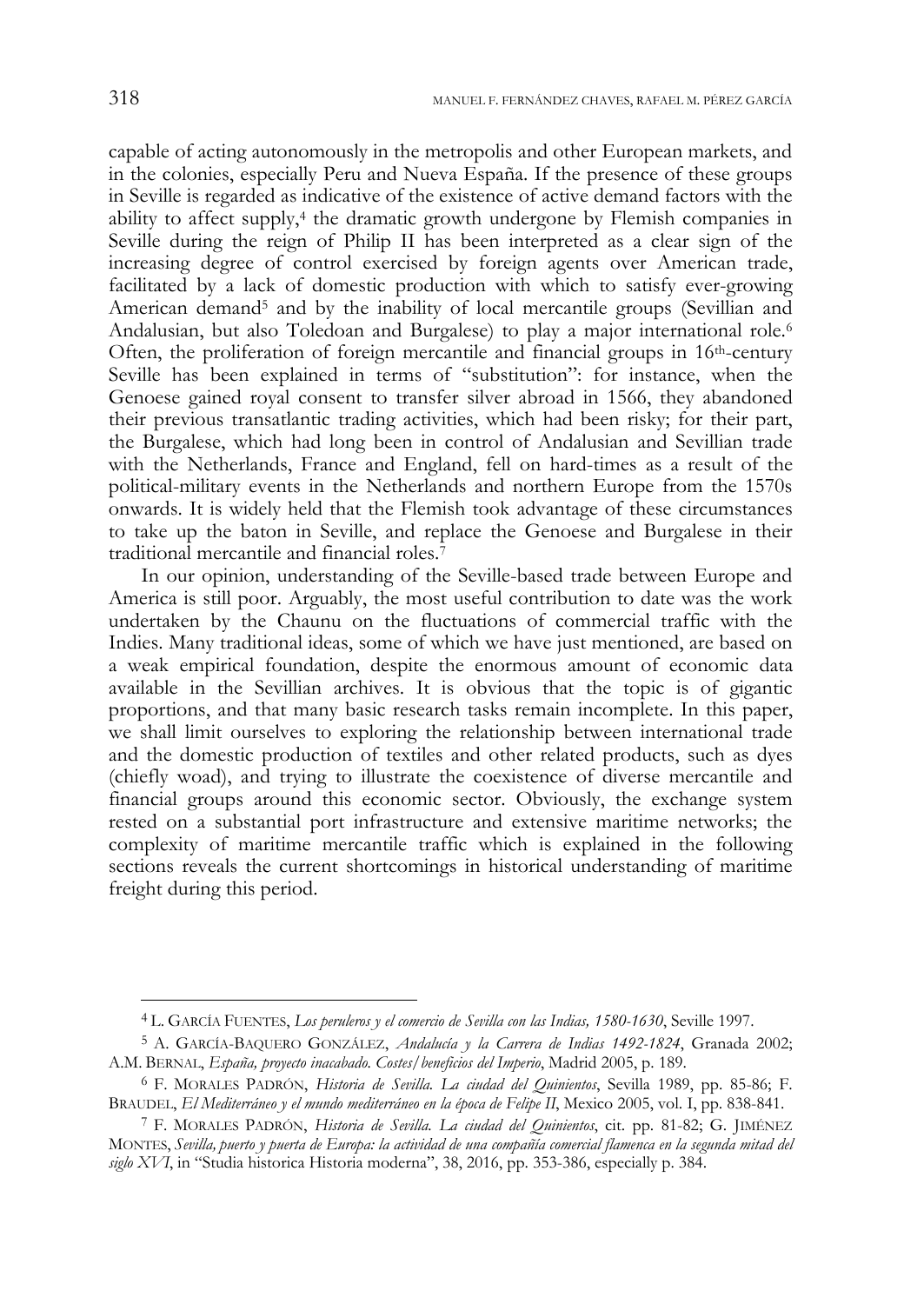#### BURGALESE MERCHANTS AND SEVILLE'S TEXTILES MARKET, CA. 1470-1550

In the late 15<sup>th</sup> century, prior to the advent of American demand, the Sevillian textiles market was mixed, in terms of both actors and products. It was possible to find English, Flemish (Courtrai), French (Rouen) and, to a lesser extent, Florentine cloth, while the presence of products from Perpignan, Valencia, Segovia, Baeza or Chillón also indicate the importance of domestic production. The trade in foreign products was controlled by Italian (Genoese, Florentine and Sienese), English and Castilian (mainly Burgalese) merchants, while Spanish textiles were traded by Castilians, Andalusians, Catalans, Valencian and Italian merchants. Concerning wool *camelotes* and silk (Genoese velvets, damasks) the dominion of the Genoese was clear, while trade in cotton (*fustanes*) and canvas – especially from France and the Low Countries (*angeos*, Rouennais canvas, Laval canvas, hollands, etc.) – was disputed by Genoese, Andalusians and Burgalese merchants.8 Natalia Palenzuela's work on the period 1470-1509 demonstrated the important role played by the trade in textiles (wool cloths, *fustanes* and canvasses) for the Burgalese networks in Seville and other European hubs;<sup>9</sup> this trade was part of the international Burgalese commercial system so masterfully described by Hilario Casado.10

During the first quarter of the 16<sup>th</sup> century, the Sevillian textiles market was revolutionised by the Burgalese merchants, who imposed their control by bringing in massive imports of French and Flemish canvasses cloths. With the emergence of the American markets, the Burgalese, who had created a veritable transatlantic system fuelled by dyes (woad, orchil and brazilwood), sugar, spices and slaves, flooded the Sevillian market with textiles to meet both Andalusian and American demand. In the early years of Charles I's reign, between 1518 and 1525, the import of textiles became the main activity of the Burgalese community in Seville. According to our estimates, textiles accounted for 86% of the value of the trade conducted by Burgalese merchants in Seville during this period. The remaining 14% involved the circulation of other products, such as copper, alum and oil. Under textiles, the record indicates that canvas amounted to over 53% of imports, while English cloth amounted to under 2% and that from Courtrai under 1%; *estameñas* represented 6% and silk just over 3%.11 It is clear that the Sevillian market was responding to ongoing changes in the European productive structure, but also to the active role played by Burgalese merchants as middlemen for European textile centres such as Nantes, Rouen, Bruges and Antwerp. Accounts dated to the 1530s refer to this process as a veritable flood of foreign canvasses, which led to the

<sup>8</sup> E. OTTE, *Sevilla y sus mercaderes*, cit., pp. 158-161.

<sup>9</sup> N. PALENZUELA DOMÍNGUEZ, *Los mercaderes burgaleses en Sevilla a fines de la Edad Media*, Seville 2003, pp. 139-150.

<sup>10</sup> H. CASADO ALONSO, *El triunfo de Mercurio. La presencia castellana en Europa (siglos XV y XVI)*, Burgos 2003. 11 R.M. PÉREZ GARCÍA, *El capital burgalés y la conexión de Sevilla con el eje económico del norte de Europa a* 

*comienzos del reinado de Carlos I*, in *Andalucía en el mundo moderno. Agentes y escenarios*, J.J. IGLESIAS RODRÍGUEZ, J.J. GARCÍA BERNAL eds., Madrid 2016, pp. 35-57, especially, pp. 52-53.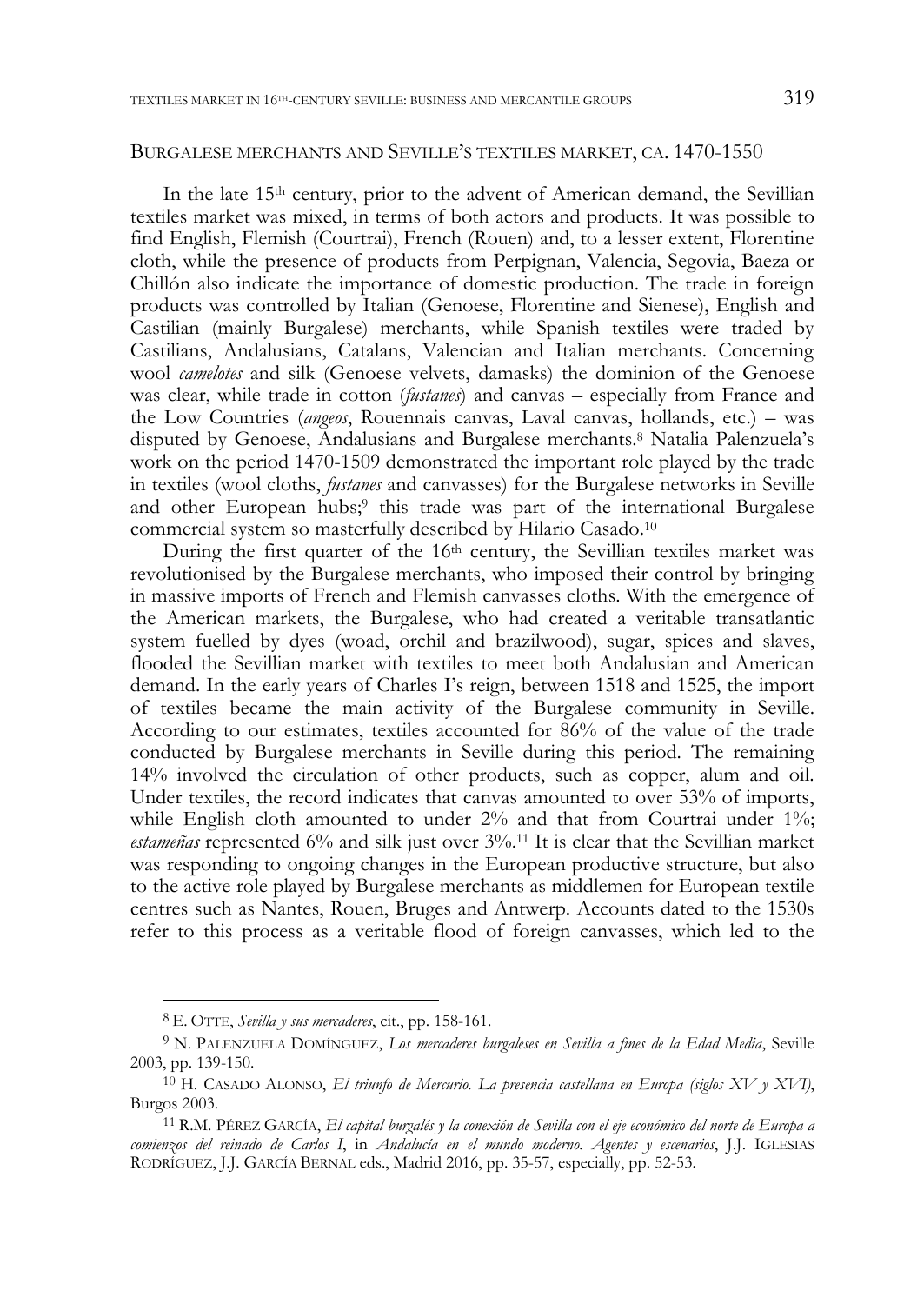destruction of the Sevillian local industry, which was incapable of competing against them.12

In the decades that followed, the Burgalese merchants took advantage of their strong position in the incipient world-economy, which then still revolved around Seville and Lisbon, to control the global redistribution of textiles and, using their position as middlemen, to pitch markets and products with one another for their own profit. The record for 1535 illustrates the distribution of the textiles market among different economic groups in Seville (Table 1).

| Economic           | Mrs.       | $%$ value | Number of    | % transactions |
|--------------------|------------|-----------|--------------|----------------|
| group by origin    |            |           | transactions |                |
| <b>Burgos</b>      | 7,955,858  | 57.03     | 130          | 53.9           |
| Castile (Espinosa) | 1,287,592  | 9.23      | 12           | 5              |
| Toledo             | 423,079    | 3.03      | 13           | 5.4            |
| Biscay             | 563,596    | 4.04      | 13           | 5.4            |
| Catalonia          | 186,784    | 1.34      | 6            | 2.5            |
| Genoa              | 423,269    | 3.03      | 6            | 2.5            |
| Baeza              | 8,760      | 0.06      | 1            | 0.4            |
| Granada            | 40,000     | 0.3       |              | 0.4            |
| Seville (major     | 1,456,462  | 10.44     | 13           | 5.8            |
| merchants)         |            |           |              |                |
| Seville (other     | 1,602,839  | 11.5      | 46           | 18.7           |
| merchants)         |            |           |              |                |
| <b>TOTAL</b>       | 13,948,239 | 100       | 241          | 100            |

Tab. 1. **Textiles market in Seville in 1535. Distribution by economic groups** 

ARCHIVO HISTÓRICO PROVINCIAL DE SEVILLA (AHPSE), *Protocolos Notariales de Sevilla*, 3308, 3309, 3312, 10557. Sample: 241 transactions.

Burgalese domination was overwhelming, and this has a lot to do with the sort of cloth that was being traded in Seville, as we shall see shortly. If their activity is added to that of the Castilian bankers Pedro and Alonso de Espinosa, the financial moguls of Seville during the reign of Charles V, and who were also involved in the textile trade,13 both groups controlled nearly 66% of all trade. The role played by other groups was secondary, but not negligible. Merchants from Toledo, Catalonia and Andalusia connected the production centres in the Iberian Peninsula (Perpignan, Valencia, Zaragoza, Segovia, Toledo, Baeza, Granada, etc.) with Seville and the Indies, opening the international markets to Spanish producers. However, by 1535, and for at least a quarter of a century, the Sevillian textiles market was dominated by French and Flemish canvas. These canvasses (largely rouennais, *angeos*, *bretañas*, and hollands) amounted to two-thirds of the overall value of trade in

<sup>12</sup> R.M. PÉREZ GARCÍA, *Francisco de Osuna y los mercaderes. Espiritualidad, moral económica y pastoral católica pretridentina ante el mundo de los negocios*, forthcoming.

<sup>13</sup> E. OTTE SANDER, *Sevilla, siglo XVI: Materiales para su historia económica*, Seville 2008, pp. 202-203.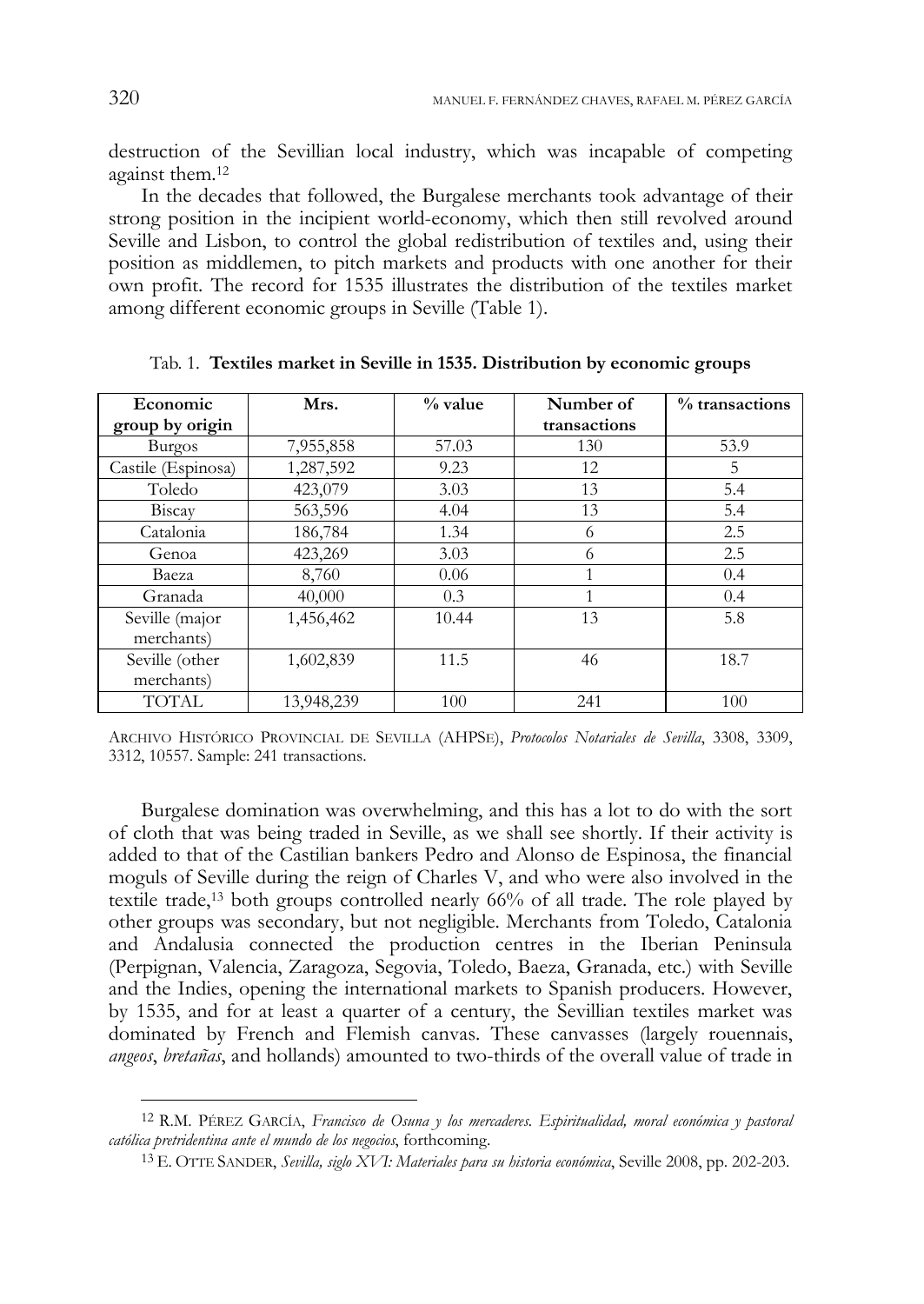textiles, while cloth (including products from Perpignan, Barcelona, Zaragoza, Valencia and Segovia), barely amounted to 11.7%; other textiles were clearly marginal, such as *estameñas* (3.2%), *camelotes* (0.5%), *fustanes* (just over 2%), and silk (velvet, satin, etc.), which barely amounted to 3% of the total. It is, therefore, clear that by 1535 the Burgalese were in total control of the import textiles market in Seville, owing to their virtual monopoly over the import of Flemish and French canvasses. As such, the Burgalese merchants were using Seville as a platform from which redistribute these canvasses in Andalusia and, especially, in America. The major Burgalese merchants in Seville – Alonso de Nebreda, Alonso Gómez de la Serna, Gregorio de Castro, Cristóbal Gutiérrez de Sanvítores, Juan de Escalante, Martín de Valcázar, Andrés de Lantadilla, Diego Díaz de Melgar, Pedro de la Torre and Lesmes de Palencia, among others – were directly involved in the transatlantic trade, and also had other Seville-based merchants who specialised in channelling goods towards the American markets among their customers.

In any case, Seville was for the Burgalese businessmen much more than simply a node in a wider export system between Europe and the Indies. Similarly, the Burgalese were much more than mere middlemen between French and Flemish production centres and Andalusian and American markets. Seville and Lisbon were key business and information centres for the Burgalese merchants, whence they could connect European production centres with the emerging American markets and the traditional, and seemingly insatiable, Indian markets.14 Seville and Lisbon were the ports of departure and arrival for the *Carrera de Indias* (the *Carreira da Índia* for the Portuguese), the hubs where the goods and information which the Burgalese needed to maintain their dominant mercantile and financial position over European production centres converged. Their control over the import of Atlantic dyes (woad, orchella, brazilwood, cochineal) put them in a strong position *vis-à-vis* the industrial centres, in combination with their ability to sell in Europe Indian canvasses (an important component in the Portuguese cargoes arrived via the Cape)15 or silk produced by the incipient industries in New Spain, and amounted to a serious attempt to gain overall control over the European textile sector, impose conditions on non-European producers, and use price fluctuation and global competition to their advantage. The activities of the Seville-based Burgalese merchant Juan de Escalante († 1543), who also had a strong presence in Lisbon, are a case in point.

Although more research is needed, it seems that in the long-term the Burgalese did not manage to impose their interests over those of Spanish and European production centres, nor to fully displace other mercantile groups which had, hitherto, played a secondary role. The evidence suggests that by 1550, although the Burgalese and other merchants from Castilla la Vieja still maintained a dominant position, the tide was beginning to turn, a tendency that was fully to crystallise in the second half of the 16th century. Traditional perspectives have stressed the rapid increase in Spanish textile production from the late 1540s onwards, as well as the

<sup>14</sup> In this aspect, see H. CASADO ALONSO, *Los flujos de información en las redes comerciales castellanas de los siglos XV y XVI*, in "Investigaciones de Historia Económica", 10, 2008, pp. 36-68.

<sup>15</sup> J. GIL, *La India y el Lejano Oriente en la Sevilla del Siglo de Oro*, Seville 2011.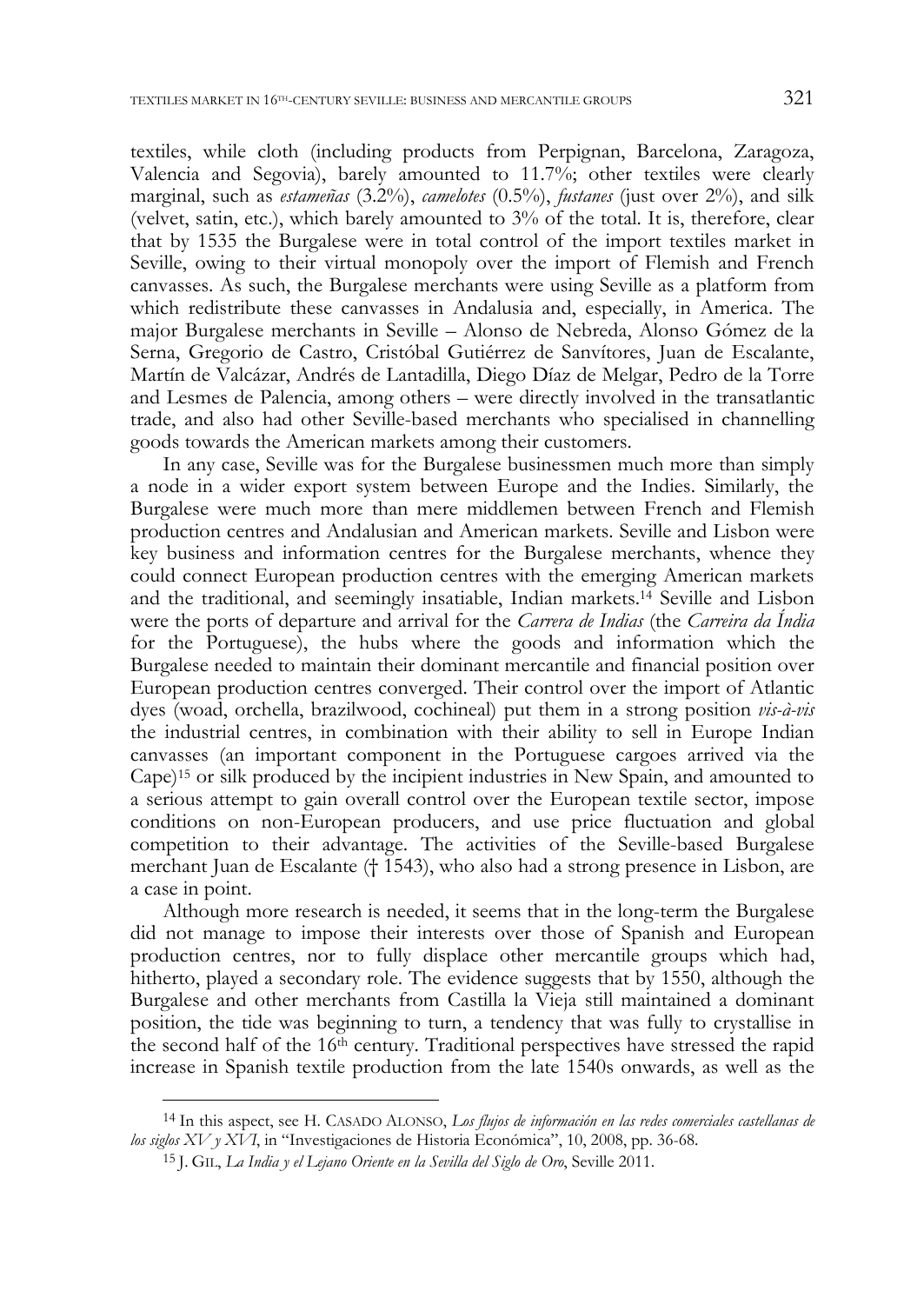erratic economic policy in 1548-1558, which would have opened the Castilian economy to the influence of foreign agents.16 This allegedly erratic economic policy is often illustrated by the dispositions issued by the Castillian *Cortes* during those years. In our opinion, however, historians have greatly misrepresented the impact of these measures. At any rate, there is little doubt that the Sevillian global textiles market was undergoing significant changes. Table 2 presents the market share of various economic groups.

| Economic group       | Mrs.       | $\%$ value | Number of      |  |  |
|----------------------|------------|------------|----------------|--|--|
| by origin            |            |            | transactions   |  |  |
| <b>Burgos</b>        | 5.929.217  | 50,3       | 66             |  |  |
| Castile (Valladolid, | 1.292.806  | 11         | 11             |  |  |
| Medina del Campo)    |            |            |                |  |  |
| Segovia              | 20.000     | 0,17       | 1              |  |  |
| Toledo               | 661.011    | 5,6        | 5              |  |  |
| Seville              | 2.444.972  | 20,74      | 29             |  |  |
| Granada              | 590.302    | 5          | $\overline{2}$ |  |  |
| Baeza                | 78.609     | 0,7        |                |  |  |
| Catalonia            | 41.023     | 0,35       |                |  |  |
| Portugal             | 3.798      | 0,03       |                |  |  |
| Genoa                | 12.628     | 0,1        |                |  |  |
| Florence             | 425.841    | 3,6        | 4              |  |  |
| Flanders             | 60.401     | 0,51       | 3              |  |  |
| Cristóbal Rayzer     | 225.000    | 1,9        | 1              |  |  |
| (german)             |            |            |                |  |  |
| Total                | 11.785.608 | 100        | 128            |  |  |

Tab. 2. **Textiles market in Seville in 1550. Distribution by economic groups**

Although Burgalese merchants controlled half the market, they had lost seven percent points of market share since 1535. Castilian merchants (from Valladolid, Medina del Campo and Segovia) had increased their presence by nearly 2%. In addition, this no longer involved only a single powerful family, like the Espinosas, but a number of different merchants competing to commercialise the region's products. Traders from Toledo and Granada had also consolidated their position, especially the latter, who dealt with Granadan silk. The arrival of agents from Portugal, Flanders and Germany (Cristóbal Rayzer was the Fuggers' representative in Seville) is also indicative of a new situation. Rayzer is first found selling *fustanes* manufactured in southern Germany on behalf of the Fuggers.17 *Fustanes* can be

ARCHIVO HISTORICO PROVINCIAL DE SEVILLA (AHPSE), *Protocolos Notariales de Sevilla*, 3373, 5886, 10577. Sample: 128 transactions.

<sup>16</sup> J. LARRAZ, *La época del mercantilismo en Castilla 1500-1700*, Madrid 2000, pp. 26-33.

<sup>17</sup> H. KELLENBENZ, *Los Fugger en España y Portugal hasta 1560*, Salamanca 2000, pp. 251-252, 288, 446-447, 484-488.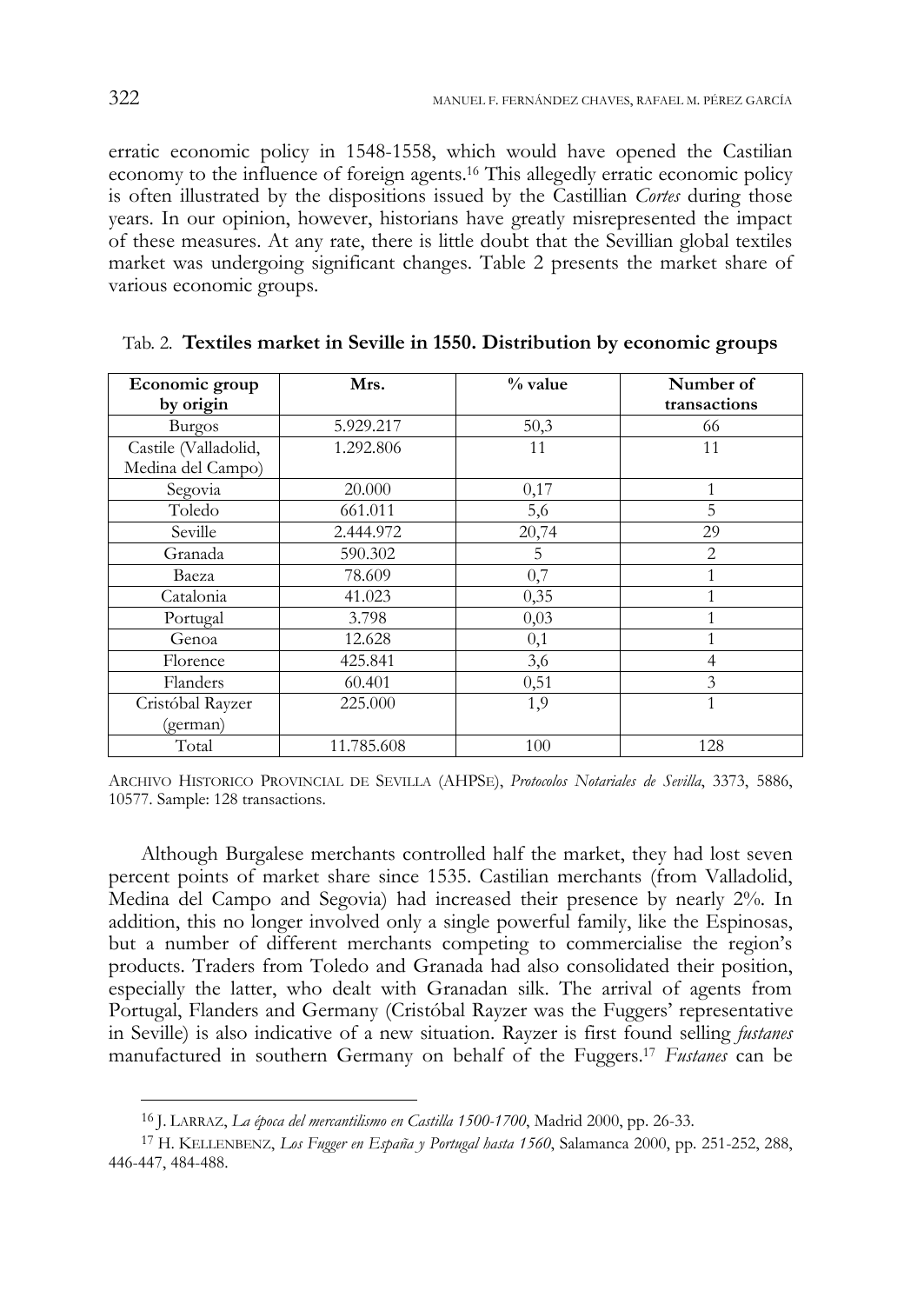attested in Seville from the beginning of the century, and it is likely that at least some of the *fustanes* sold in Seville during the intervening decades also belonged to the Fuggers.18 Florentine merchants, on the other hand, could be found again in Seville, where they had been an important mercantile community in the late Middle Ages.

The slow transformation of the mercantile groups that participated in the Sevillian textiles market was related to other changes, in this case in the types of textiles which were being sold in the city. Although canvas was still the predominant commodity, amounting to 56.4% of textiles market volume (especially rouennais, which accounted for 24% of the overall value transacted), its market share had dropped by five per cent since 1535. Other traditional textiles, such as *estameñas* (0.75%), were about to disappear. Conversely, Granada silk (8,1%) and cloth (paños) (19%) were rapidly gaining ground. Cotton textiles (*fustanes* and *cotonías*, 2.5%), and textiles from Milan (around 1%), were, significantly, also present in Seville, although in small quantities. At any rate, the growth of silk (up by 5 per cent) and cloths (paños) (up by 8 per cent) indicates the beginning of a new phase in the evolution of the domestic textiles market. Although the cloth (paños) cargoes included some English goods from London, the most significant growth is attested among national production centres – Perpignan, Barcelona, Zaragoza, Valencia, Segovia, Baeza, Puertollano, and perhaps also Cuenca – which were increasingly important in meeting the demand posed by the Sevillian market.

As such, towards the mid-16<sup>th</sup> century, the increasing presence and diversity of foreign economic groups was not incompatible with a burgeoning domestic production, which up to that period was proving itself equal to competing with foreign products.

### CASTILIANS, SEVILLIANS, FLEMISH AND PORTUGUESE AND THE IMPORT AND DISTRIBUTION OF TEXTILES IN THE 1570S

Between the 1550s and the 1570s, the market was to undergo important changes, although, in general, canvasses remained a very important commodity. In our 1577 sample, canvas accounts for 19% of total turnover, as we shall see shortly. We have examined records for 1577, including sales made on the previous year which were to be liquidated in 1577. The sample features the prices of wool, silk and canvas, as well as of other textile manufactures, such as smocks, rugs, gloves, shirts and bedlinen, among others. Other textile products were left out of the analysis because they belong, strictly speaking, to a different sector, and because

<sup>18</sup> It is rather illustrative that one of the main traders in *fustanes* during the reign of Charles I was the Burgalese Diego Díaz (or Dias), agent of the Fuggers in Seville in the 1520s (H. KELLENBENZ, *Los Fugger en España y Portugal hasta 1560*, cit., p. 253): his involvement in the *fustanes* trade is documented, for instance, in 1520 (AHPSe, *Protocolos Notariales de Sevilla*, leg. 3245, f. 381r-v). Other Seville-based Burgalese merchants such as Alonso de Nebreda, Antonio de Velasco and Cristóbal Gutiérrez de Sanvítores also sold *fustanes* in the city in the 1520s, the 1530s and the 1540s. Our sample for 1550 also attests to the Flemish merchant Enrique Ansemann being involved in the *fustanes* trade (AHPSe, *Protocolos Notariales de Sevilla*, leg. 10557, f. 72r-v), illustrating one of the main vectors of the Sevillian economy during the reign of Charles I.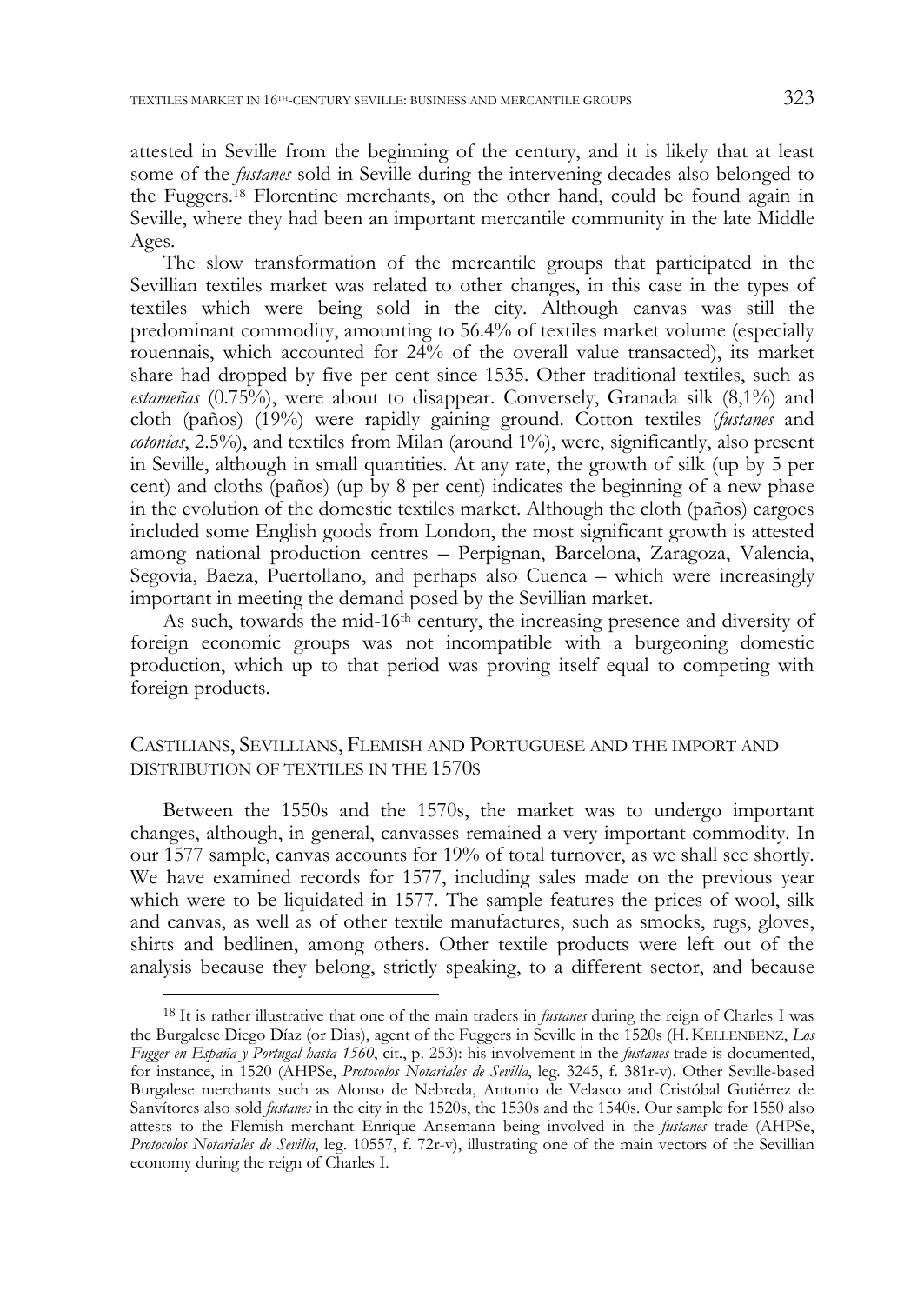their share on the total turnover was negligible. The sample includes not only sales carried out in the city of Seville, but also transactions undertaken during the fair of Los Molares, a manorial town near Utrera and Seville; this fair was an important event in the exchange of textiles both on the regional scale and also for the Indies.19 In total, the sample includes textile sales worth 21,823,100.75 *maravedís*. In order to be as precise as possible, we have only taken into consideration those transactions whose records are complete, featuring both length of fabric sold and price per measurement unit (see Tables 4 and 5). Table 3 represents the aggregate value of transactions.

| Economic group by origin   | Mrs.          | $\frac{0}{0}$ | Number of      | Economic |  |
|----------------------------|---------------|---------------|----------------|----------|--|
|                            |               | value         | transactions   | group by |  |
|                            |               |               |                | origin   |  |
| Seville/Castile/Burgos     |               | 36.59         | 28             | 21.37    |  |
| -Pedro and Lope de Tapia   | 2,341,094     |               |                |          |  |
| -Antonio de Salinas and    |               |               |                |          |  |
| Miguel de Jáuregui         | 2,582,054     |               |                |          |  |
| -Francisco Morovelli       | 784,425       |               |                |          |  |
| -Miguel de Solórzano       | 795,789       |               |                |          |  |
| -Lesmes de Palencia        | 224,466       |               |                |          |  |
| -Juan Aranda de Gumiel     | 213,448       |               |                |          |  |
|                            |               |               |                |          |  |
| Basque?                    |               |               |                |          |  |
| -Bartolomé Sarriá de Abeça | 1,043,927     | 4.78          | $\mathbf{1}$   | 0.76     |  |
|                            |               |               |                |          |  |
|                            |               |               |                |          |  |
| Subtotal                   | 7,985,203     | 41.37         | 29             | 22.13    |  |
| Flanders                   | 2,789,518     | 12.78         | 10             | 7.63     |  |
| Seville                    | 2,333,237,5   | 10.69         | 16             | 12.21    |  |
| Seville/Baeza              | 2,113,172     | 9.68          | 22             | 16.79    |  |
| Segovia                    | 1,783,578     | 8.17          | 19             | 14.5     |  |
| Toledo                     | 1,431,539     | 6.55          | 10             | 7.63     |  |
| Granada                    | 521,110       | 2.38          | 1              | 0.76     |  |
| Valencia                   | 289,196       | 1.32          | $\overline{c}$ | 1.52     |  |
| Utrera and Los Molares     | 125,415       | 0.57          | 11             | 8.39     |  |
| Catalans                   | 101,040       | 0.46          | $\overline{2}$ | 1.52     |  |
| Others                     | 112,193,25    | 0.51          | $\overline{5}$ | 3.81     |  |
| Unknown                    | 1,283,972     | 5.88          | $\overline{4}$ | 3.05     |  |
| Total                      | 21,823,100.75 | 100           | 131            | 100      |  |

Tab. 3. **Textiles market in Seville and Los Molares in 1576-1577. Distribution by economic groups** 

Source: AHPSE: *Protocolos Notariales de Sevilla*, 6004, 6005, 6006, 9214, 9215, 9216, 7784, 7788, 19717; *Protocolos de Los Molares*, 23263P. Sample: 131 transactions.

<sup>19</sup> This fair has been studied by A. MORENO CURADO, *La feria de la seda en la villa de Los Molares (siglos XV-XVII)*, Sevilla 2005.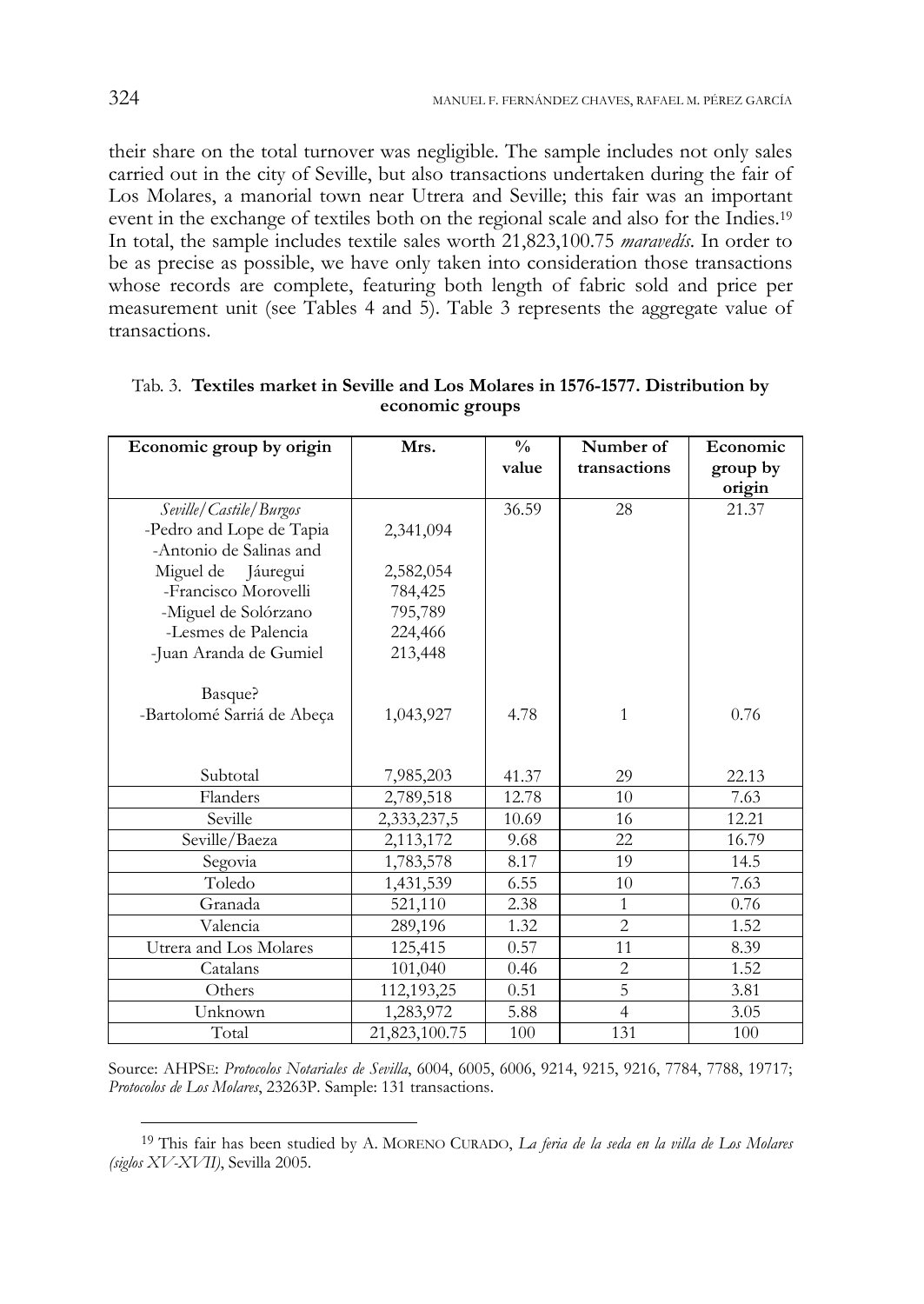The first group combines Sevillian, Castilians and Burgalese merchants; the Burgalese had been losing ground since the 1550s, but were still important in the city. These merchants, often based in Burgos or Medina del Campo (for instance, Simón Ruiz), had a strong presence in Nantes, Rouen and Flanders, while operating in the Sevillian market through agents, who also did business on their own behalf. The group is defined as Sevillian/Castilian/Burgalese because none of these merchants belonged to the traditional Seville-based families, but worked for them while taking advantage of already existing distribution channels for Flemish and especially Breton canvasses, and thus gained a prominent position in the Sevillian and American markets. According to the data, these merchants controlled 41% of the market, but continuing the previously detected downward trend. It is also true that the commercial landscape was by this time much more complex than before, in terms of both agents and commodities. At any rate, their continued activity in Seville demonstrates that the transfer of capital and mercantile know-how from the northern regions to Seville and its American trade did not come to an end with the decline of Burgalese merchant houses, but led to a complete transformation of the market and triggered the emergence of new mercantile interests. The Dutch wars accelerated this process, but this is not to say that the Burgalese merchants disappeared altogether, but that they reoriented their activity, using new agents and merging with Sevillian families, as has been amply demonstrated elsewhere.20 Other authors have also detected this phenomenon in Medina del Campo,21 where investors also turned to Castilian and Andalusian production centres. Although it has been (rightly) argued that this was a reaction to the crisis of the Burgos-Bilbao-Flanders economic axis,22 it should be added that, even if economic flows along that axis were now much more difficult, the partial substitution of Flanders for Britanny and Rouen (centres which preferred dealing with Seville than with Castile)23 allowed for the large-scale importation of canvas (not only French, but Flemish too) to continue. As such, the transformation of Castilians and Burgalese merchants into "Sevillians", was an efficient response, as their continued dominance demonstrates, to the events along the North Sea. Basas rightly pointed out the need to study "the Sevillian history of the Burgalese, or the Burgalese phase

<sup>20</sup> R.M. PÉREZ GARCÍA, *La trayectoria histórica de la comunidad mercantil burgalesa en la Sevilla moderna: ascenso social y mutación económica. El caso del mercader Alonso de Nebreda,* in *Andalucía en el mundo atlántico moderno*, cit., pp. 157-191. See also, *Los negocios de Alonso de Nebreda, mercader bugalés de Sevilla. La expansión del eje económico Flandes-Castilla-Florencia hacia las Indias en la primera mitad del siglo XVI*, in *Mercaderes y redes mercantiles en España, siglos XV-XVIII*, M.F. FERNÁNDEZ CHAVES, B. PEREZ, R.M. PÉREZ GARCÍA eds., forthcoming.<br><sup>21</sup> H. CASADO ALONSO, *Medina del Campo Fairs and the Integration of Castile into 15<sup>th</sup> to 16<sup>th</sup> Century* 

*European Economy,* in *Fiere e mercati nella integrazione delle economie europee secc. XVIII-XVIII*, ed. S. CAVACIOCCHI, Florence 2001, pp. 495-517, especially, pp. 514-517.

<sup>22</sup> F.H. ABED AL-HUSSEIN, *El comercio de los géneros textiles: seda, paños y lienzos*, in *Historia de Medina del Campo y su Tierra. Auge de las Ferias. Decadencia de Medina*, ed. E. LORENZO SANZ, Valladolid 1986, vol. II, pp. 45-66, especially, p. 58, quoting F. RUIZ MARTÍN and A. GARCÍA SANZ. 23 J.-P. PRIOTTI, *Conflits marchands et intégration économique (Bretagne, Castille et Andalousie, 1560-1580)*,

in *Le commerce atlantique franco-espagnol. Acteurs, négoces et ports (XVe -XVIIIe siècle)*, J.-P. PRIOTTI, G. SAUPIN eds., Rennes 2000, pp. 73-99.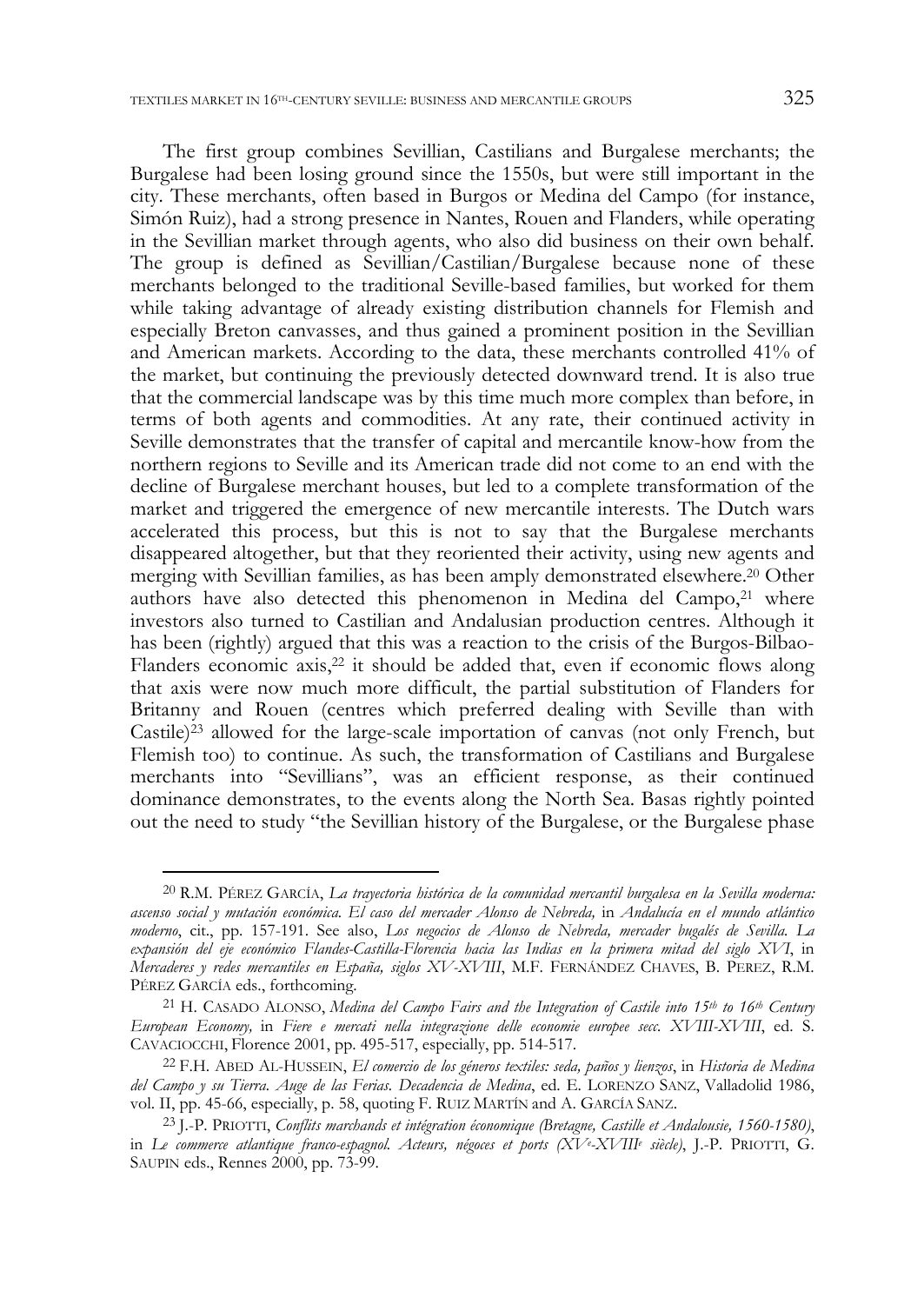of Sevillian history".24 By this time, the mercantile landscape was a good deal more complex, with new names, routes and profiles. The dominance of these merchants (who acted either directly, for instance the merchant Lesmes de Palencia25 or by means of agents) was therefore not as overwhelming as that of the fully-Burgalese merchants in the central decades of the century, but it still was highly significant. This explains why, despite bankruptcies and unpaid debts, Simón Ruiz never lost interest in the Sevillian and American markets, to the perplexity of historians;26 in fact, the obstacles that hampered the Flemish traffic and the increasingly hard negotiating stance of the Italians led these men to rely increasingly on the American market.27 Our sample does not feature any French or Breton merchants from Saint-Malo and Vitré, who presented active competition to the Castilians in the Andalusian and American markets;28 this absence is likely due to the small size of the sample and the fact that the French community tended to live in Sanlúcar (especially the Bretons) and Cádiz, although their activity in Seville is attested in the 1590s. We have also to ascertain to what extent Castilian and "Sevillian" merchants relied on Italian and Castilian financiers (for instance, the Ruiz, Maluenda, Quintanadueñas, and Espinosa de la Torre,<sup>29</sup> who had taken a very active part in the import of northern canvasses) and what was, therefore, their level of autonomy.

Canvas specialists operating in Seville during this period include Antonio de Salinas (probably of Burgalese origin)<sup>30</sup> and Miguel de Jáuregui, a leading canvas

<sup>27</sup>*Ibid*., p. 312.

-

<sup>29</sup> The bibliography about the significant Spanish colony in Nantes and Rouen is extensive: see, for instance, J. MATHOREZ, *Notes sur les rapports de Nantes avec l'Espagne (I)*, in "Bulletin Hispanique", 14, 2, 1912, pp. 119-126; (II) 14, 4, 1912, pp. 383-407; and (III), 15, 1, 1913, pp. 68-92. M. MOLLAT, *Le commerce maritime normand au XVe siècle et dans la première moitié du XVIe siècle. Étude d'histoire économique et sociale*, Paris 1952. H. LAPEYRE, *Una familia de mercaderes*, cit., pp. 98, 323-330. H. CASADO ALONSO, *La Bretagne dans le commerce castillan aux XVe et XVIe siècles*, in *1491 La Bretagne, terre d'Europe,* J. KERHERVÉ, T. DANIEL eds., Brest 1992, pp. 81-98. Also, *Le commerce des "marchandises de Bretagne" avec l'Espagne au XVIe siècle*, in "Annales de Bretagne et des Pays de L'Ouest", 107, 2000, 2, pp. 29-50. See too, *Las colonias de mercaderes castellanos en Europa*, in *Castilla y Europa. Comercio y mercaderes en los siglos XIV, XV y XVI*, ed. H. CASADO ALONSO, Burgos 1995, pp. 15-56.

<sup>30</sup> The information available about this merchant is very limited, although we know of a Francisco de Salinas, who was a leading importer of rouennais canvas from 1560 onwards, and who in 1567 was deputy of the tax for the entrance and first selling (the *alcabala*) of canvasses to the city. He had started his career as an agent of the Ruiz between 1560 and 1561, and of Francisco and Andrés Maluenda from 1563. The letters written by the Ruiz mention "these Salinas", so it is likely that

<sup>24</sup> M. BASAS, *Mercaderes burgaleses*, quoted in R.M. PÉREZ GARCÍA, *La trayectoria histórica,* cit., p. 158.

<sup>25</sup> Lesmes de Palencia's professional longevity is remarkable; he features in the 1535 record, and his transactions can be traced back as far as the 1590s. According to E. Sanz, in 1567 he owed the Jorges two million *maravedíes*, E. LORENZO SANZ, *Comercio de España con América en la época de Felipe II*, Valladolid 1979, t. I, p. 388. For his prior activities in the canvasses sector see E. OTTE, *Sevilla, siglo XVI*, cit., p. 200.

<sup>26</sup> E. LORENZO SANZ, *Comercio de España con América*, cit., pp. 236-248.

<sup>28</sup> J.-P. PRIOTTI, *Plata americana, costes de transacción y mutaciones socio-económicas en el comercio hispanofrancés (1570-1640)*, in *El sistema comercial español en la economía mundial (siglos XVII-XVIII). Homenaje a Jesús Aguado de los Reyes*, I. LOBATO FRANCO, J.M. OLIVA MELGAR eds., Huelva 2013, pp. 99-125. French and Breton merchants demanded payment in Spanish *reales*, which were highly appreciated in France, and never sold in instalments, a common practice among Castilian and Burgalese in Seville, according to our sample data.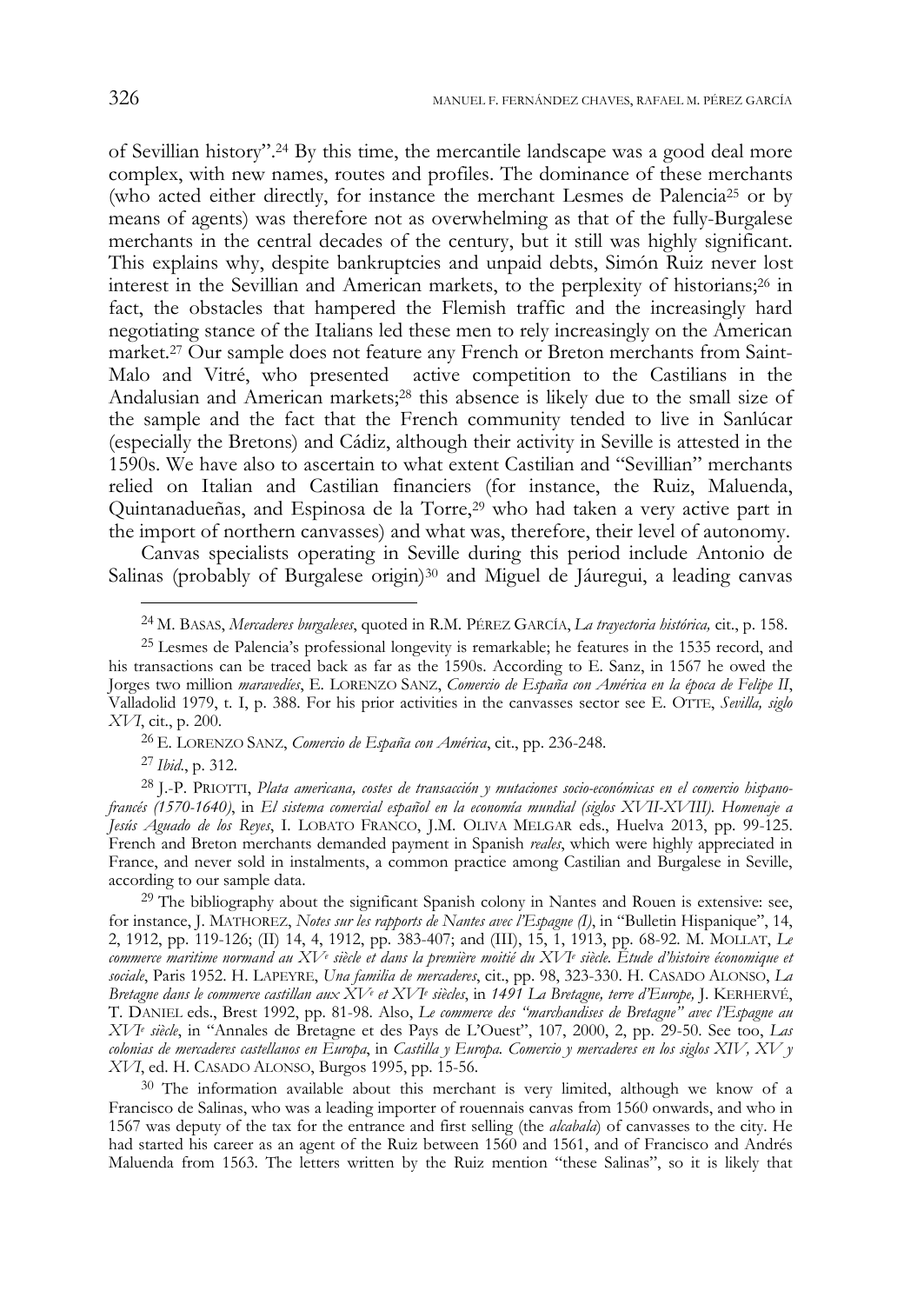merchant who took the collection of the *alcabala* of canvas on lease in 1576;<sup>31</sup> Antonio and Miguel's turnover in 1577 was 2,582,054 mrs. (11.83% of the overall value of transactions); Miguel de Solórzano worked for himself, but also on behalf of the Burgalese García and Miguel de Salamanca;32 Francisco Morovelli was a Florentine who worked for Simón Ruiz between 1571 and his death in 1585, and who occasionally worked in association with Pedro de Tapia,<sup>33</sup> whose brother Lope de Tapia was also a leading canvas dealer (in 1577 he sold canvas worth 2,092,944 mrs., 9.59% of the overall value of transactions). The Tapias also worked for Simón Ruiz, replacing Morovelli after his demise in 1585; Pedro and Lope de Tapia and Simón Ruiz also had the same agent in Nueva España, Pedro Sánchez Alemán; Lorenzo Sanz labelled them as Castilian;<sup>34</sup> although they appear to originate from Granada,35 and the fact is that in terms of economic behaviour they fit the label. The Tapias also worked together with Miguel de Jáuregui and other merchants such as Diego de Rojas, and were heavily involved in the colonial market.36 In conclusion, leaving aside the Flemish merchants, the leading group of canvas importers had grown around the Ruiz (Morovelli, the Tapias) and other Burgalese merchants; they often worked in association, doing joint investments in risky markets such as the slave trade; Morovelli joined the Tapias and the Jáureguis to send a slave ship to America, thus spreading the cost and the risk.37 As we shall see presently, these traders, in collaboration with the Flemish merchants, also leased out the *alcabala* of canvas in the city, which had previously been controlled by the Burgalese.

Bartolomé Sarriá de Abeça o Abecia was, according to E. Lorenzo, a very rich merchant with a capital of 50,000 ducados. From 1561 onwards he is found dealing in canvas alongside his partner Francisco Arias.38 Although Sanz considers him a Sevillian (he worked and lived in Seville), in a power of attorney from 1577 he declares himself to be a citizen of Vitoria, so he could have been excluded from the

<sup>34</sup>*Ibid.*, p. 399. Pedro Sánchez Alemán was in Nueva España between at least 1582 and 1585.

35 Based on the evidence presented by their descendants and examined in J. CARTAYA BAÑOS, *"Que no concurran las calidades de limpieza". Algunos expedientes sevillanos para las órdenes militares españolas en los siglos XVI-XVII*, in "Tiempos modernos", 23, 2011/2, pp. 1-24, here, pp. 9-10.

<sup>38</sup>*Ibid.*, p. 329.

Antonio and Francisco were related. Cfr. E. LORENZO SANZ, *Comercio de España con América*, cit., pp. 326-327.

<sup>31</sup>*Ibid.*, pp. 266-267.

<sup>32</sup>*Ibid.*, p. 403. Between 1551 and 1554, Seville and Medina del Campo were the main nodes in Salamanca's commercial network (29% of the commercial transactions took place in Seville, and 27% in Medina del Campo, but between 1566 and 1569, 69.75% of their transactions occurred in Seville), cf. H. CASADO ALONSO, *Crecimiento económico y redes de comercio interior en la Castilla septentrional (siglos XV y XVI)*, ed. J.I. FORTEA PÉREZ, *Imágenes de la diversidad. El mundo urbano en la corona de Castilla (s. XVI-XVIII)*, Santander 1997, pp. 283-322, and here, pp. 299-300, 318, 321. See also, E. OTTE, *Sevilla, siglo XVI*, cit., p. 199. Also, C. URIARTE DE MELO, *Les contrats des compagnies de Burgos dans les échanges entre Rouen, Nantes et l'Espagne dans la seconde moitié du XVIe siècle*, in *Le commerce atlantique franco-espagnol*, cit., pp. 113-128.

<sup>33</sup> E. LORENZO SANZ, *Comercio de España con América*, cit., pp. 246-248, 276, 309-314.

<sup>36</sup> E. LORENZO SANZ, *Comercio de España con América*, cit., pp. 276-277.

<sup>37</sup>*Ibid.*, pp. 312-313, 277.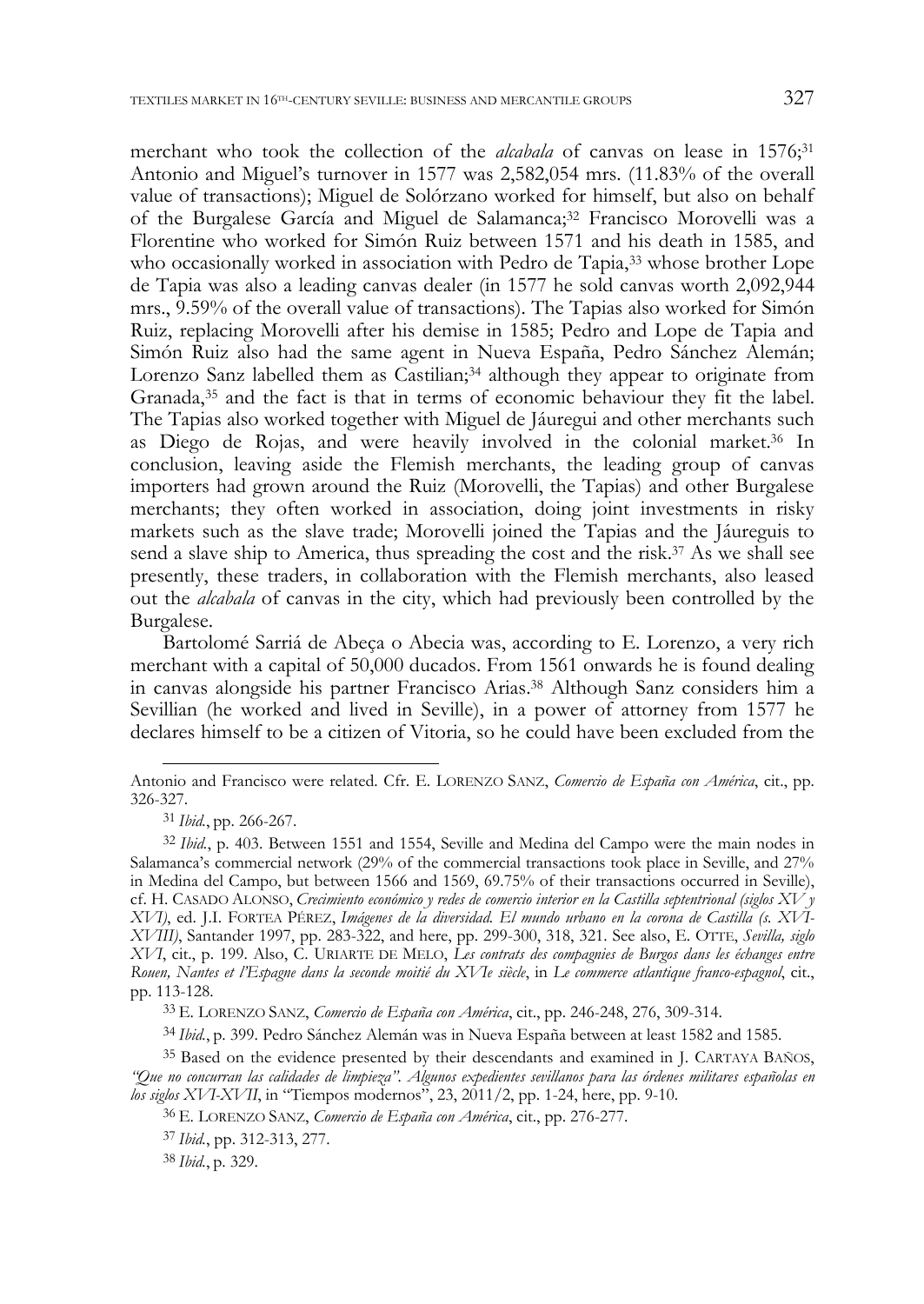"Sevillian" group.39 In support of this idea is also the fact that he had a close connection with the collection of sea-tithes, which indicates that he was still closely connected with the Cantabrian economic system. In contrast, he worked hand-inhand with the "Sevillian" group, and the record attests to his association with Jerónimo de Valladolid, one of the Ruiz's most important agents in Seville, along with Francisco Arias, who was also Abecia's partner.<sup>40</sup> Furthermore, Abecia is found taking up the lease "of the rent of the entry duties on lace and all other related transactions" between 1577 and 1579, alongside Miguel de Jáuregui, Antonio de Salinas, Lope de Tapia, Francisco Morovelli and a group of Flemish merchants led by Juan de Bonsel,41 which demonstrates how close his relations with the group were.

A step below the Burgalese and their Castilian partners were the Flemish. Their share of the business is surprisingly small, if we stick to the idea of "substitution" advocated by the traditional thesis; there is little doubt that their market position had improved substantially but they were still far behind Castilian importers. In the 1550s, their market share was still negligible, but by the 1560s they had become significant importers of canvas and upholstery,<sup>42</sup> controlling just under 13% of the market, second only to the Burgalese and Castilians, alongside whom they took up the *alcabala* of canvas, as previously noted. The most important Flemish merchant was Juan Bonsel, whose turnover in 1577 was 781,525 mrs.

Table 3 also illustrates how Sevillian merchants struggled to stay in the game, their market share dropping by approximately 10 per cent since 1550. The most important among them was the oil merchant Pedro Xuárez, whose market share in the canvas sector (in his case, only rouennais) amounted to 2.77% (580.884 mrs.). The involvement of an oil merchant in the canvas trade is of great interest; oil was one of the commodities sent to Northern Europe in exchange for canvas, and the practice is also attested for Simón Ruiz and his Seville-based firms<sup>43</sup> and for other Burgalese merchants in Seville throughout the 16th century. The remaining Sevillian merchants involved in the canvas trade led mid-sized enterprises; as we shall see shortly, in the cloth trade Sevillians seem to have chiefly carried out small transactions at the local level.

These groups, which largely specialised in canvas, controlled 64.84% of the transactions in our sample. Below them were the cloth merchants, another essential commodity for Spanish industry. Two important groups were the Baeza and the Segovia merchants, which jointly controlled 17.85% of the textiles market. The former group included the widow of Juan de Alarcón, Ana Pérez, and her partner, the Baeza-born Francisco de Galarza; they sold cloth not only from Baeza but also from Puertollano, Córdoba and, exceptionally, La Puebla de Montalbán. Ana Pérez

<sup>39</sup> AHPSE, *Protocolos Notariales de Sevilla*, 6005, f. 643r, he features as a citizen of Vitoria, receiving an annual rent of 15,663 mrs. from a lease on Castile's sea harbours; the lease was managed by Juan Ochoa and other merchants, but was paid to Bartolomé Sarriá in 26-IV-1577.

<sup>40</sup> E. LORENZO SANZ, *Comercio de España con América*, cit. pp. 279-280.

<sup>41</sup> AHPSE, *Protocolos Notariales de Sevilla*, 6004, f. 715r, 717v.

<sup>42</sup> E. OTTE, *Sevilla, siglo XVI*, cit., p. 285-286.

<sup>43</sup> E. LORENZO SANZ, *Comercio de España con América…* cit. pp. 246-248.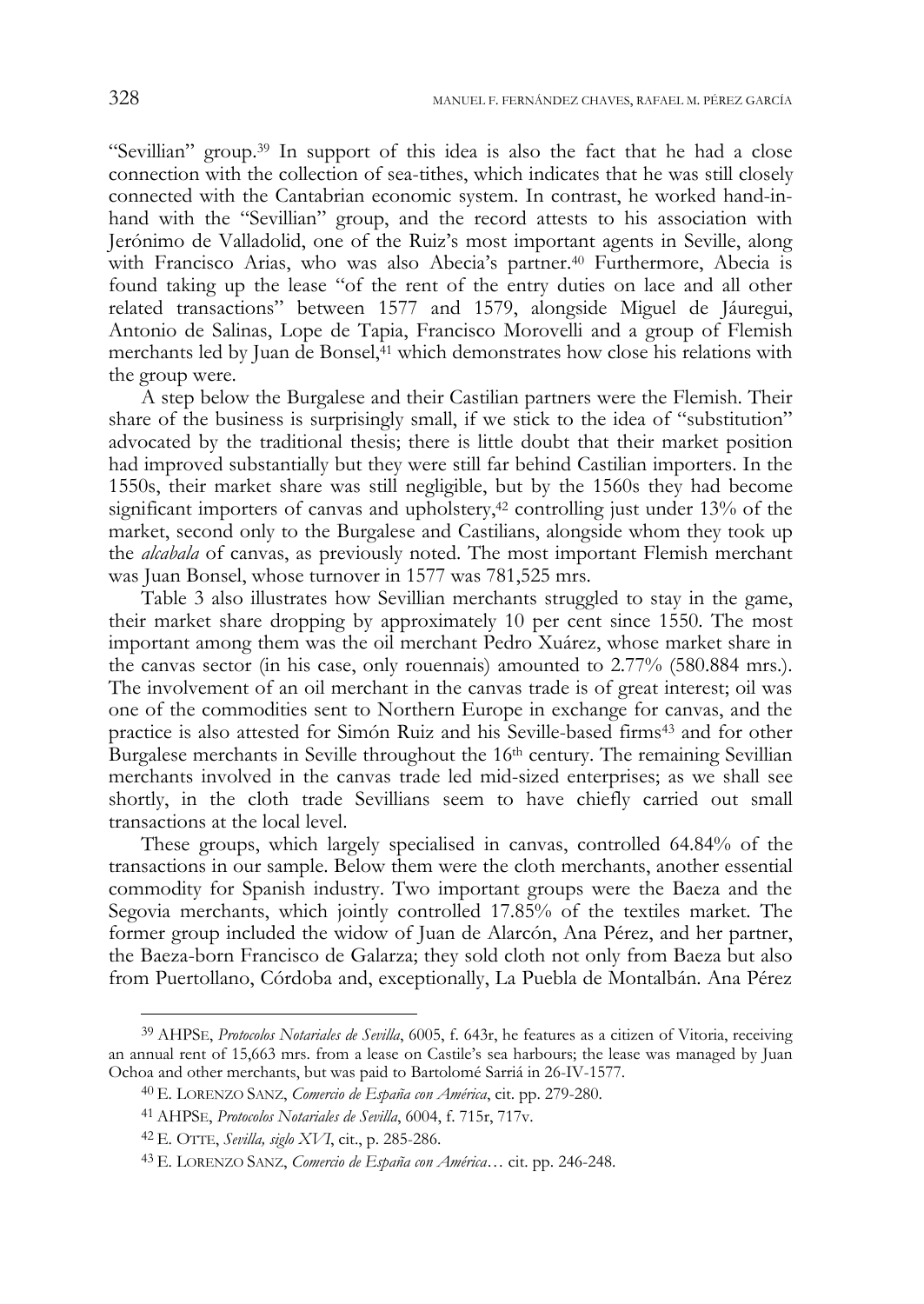also had connections with the Portuguese textiles market; her brother sold Ana's products in the Portugese town of Mértola.

Even more active were the brothers Francisco and Cristóbal de Molina. Francisco de Molina was a *jurado* in Seville, and worked in partnership with his Baeza-based brother Cristóbal. In association with Portuguese businessmen like Antonio Faleiro, Cristóbal redistributed the Azores woad, sent by Francisco, in exchange for Baeza cloth.44 They specialised in the distribution of cloth from Ciudad Real, Los Pedroches, Segovia and England and, occasionally, also dealt in Florentine *raja*; all their Castilian cloth was at least of a *veinteno* quality (i.e. cloth woven with 20 hundreds of threads). Their relationship with Portuguese woad dealers was very intense; as a result, the circulation of cloth from Baeza, Córdoba, Chillón, Agudo, Los Pedroches, Ciudad Real, etc. and that of woad were mutually dependent.45 Payments for woad were partially made in cloth, which was afterwards sold in the textiles market. Between the 1550s and the 1560s, Portuguese and Italian firms were taking over the woad business, previously brought by the Burgalese from Toulouse and, to a lesser extent, from the Azores.46 These Lisbonbased firms used woad and the credit that it provided to enter the textiles market and other economic sectors. The record attests to the activity of Milanese agents of the Affaitati in Lisbon, but their relationship with the Portuguese branch of these Lucchese bankers is unclear. It is, however, obvious that they played an important role as middlemen. In addition to merchants like Tomás Trusson, we are interested in Francisco and Andrea de San Julián, whose activities were analysed by Enrique Otte. The latter was in business with the Schetz bank, from Antwerp,<sup>47</sup> which is hardly surprising, since one of the Affaitati's most important branches was in that city, where they traded with Indian spices arrived via Lisbon; the firm went bankrupt in 1568.48 As representatives of the Affaitati, the San Juliáns brokered loans with nobles and other important personalities of the kingdom, while also managing maritime insurance policies and tax leases. When the Affaitati ran into

<sup>44</sup> M.F. FERNÁNDEZ CHAVES, *Antonio Faleiro de Acosta, mercader portugués de pastel, 1573-1583*, in *Andalucía en el mundo atlántico moderno. Agentes y escenarios*, pp. 59-85.

<sup>45</sup> E. OTTE, *Sevilla, siglo XVI*, cit., M.F. FERNÁNDEZ CHAVES, *El pastel de las* ilhas atlânticas *portuguesas y la producción textil en la Andalucía del siglo XVI*, in *Comercio y cultura en la Edad Moderna. Actas de la XIII Reunión Científica de la Fundación Española de Historia Moderna*, J.J. IGLESIAS RODRÍGUEZ, R.M. PÉREZ GARCÍA, M.F. FERNÁNDEZ CHAVES eds., Sevilla 2015, pp. 525-538. Also, *Antonio Faleiro de Acosta*, in *Andalucía en el mundo atlántico moderno. Agentes y escenarios*, cit.

<sup>46</sup> About the Burgalese involvement in this sector, which led Gilles Caster to speak of a "Burgalese system", cfr. F. BRUMONT, "La commercialisation du pastel toulousain (1350-1600) in "Annales du Midi", 205, 1994, pp. 25-40, also *Bordeaux, porte de sortie du pastel toulousain (vers 1490- 1570),* in *Pays de cocagne. País de cocanha. Son histoire, ses légendes*, ed. J. FIJALKOW, Puylaurens 2006, pp. 117-139. For the Burgalese merchants and their control over the woad routes from Toulouse and their role as exporters of Castilian wool and importers of canvas from Rouen, Nantes and Flanders, see H. CASADO ALONSO *Finance et commerce International au milieu du XVIe siècle: La compagnie des Bernuy*, "Annales du Midi", 195, 1991, pp. 323-343. Also, *Le Rôle des marchands castillans dans la commercialisation internationale du Pastel toulousain (Xve et XVIe siècles)*, in *Second International Symposium Woad, Indigo and other natural Dyes*, D. CARDON et alii eds., Arnstadt 1995, pp. 67-70.

<sup>47</sup> E. OTTE, *Sevilla, siglo XVI*, cit., pp. 186, 225, 236, 253, 294, 308, 315.

<sup>48</sup> V. VÁZQUEZ DE PRADA, *Lettres marchandes de Anvers*, I-IV, Paris 1950, I, pp. 195-196.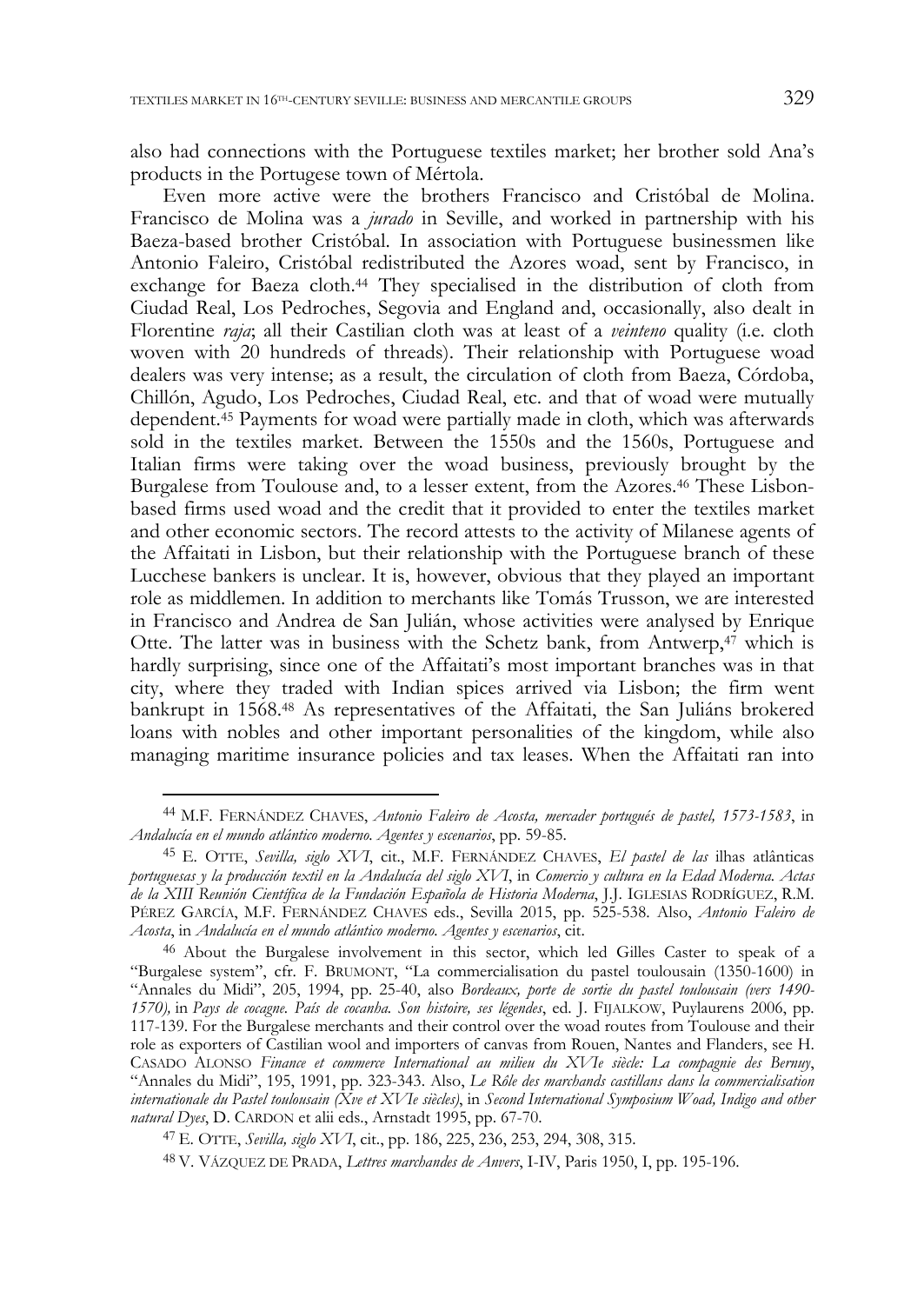trouble, the San Juliáns went to work on behalf of important Portuguese merchants like the Caldeira, who dealt in slaves and other goods.49 These Italian bankers were replaced in the woad and the textiles business by Azores-based Portuguese merchants, which from then onwards held a virtual monopoly, and Castilian traders, who had close connections with cloth production centres. This process of substitution was complete by the 1570s. The merchant Bento Váez is a case in point; this Oporto-born and Seville-based merchant was connected with the Affaitati bank in Seville and with the San Juliáns, whom he partially replaced in the woad business.50

Following these Seville and Baeza-based merchants who worked with Portuguese importers, we find the company led by the Segovia-born Francisco de Riofrío and Juan de la Puente,51 who held a virtual monopoly over Segovia cloth in the Sevillian market. Other Segovia-born merchants in operation in Seville and the regional and overseas markets were Pedro de Bilbao Lazcano, active in the 1570s, and Antón de Mesa, active in the 1590s.52 Until the 1550s their supply of woad relied on the Burgalese group,<sup>53</sup> but from the 1590s onwards they also began buying indigo off the Portuguese, another illustration of the progressive penetration of Portuguese dye merchants, who already controlled the supply of woad from the Azores in Seville and Lower Andalusia, into the Castilian economy.54 Cloth from Segovia was highly appreciated in Seville and the American market, which explains the success of these merchants.

Also important were the Catalan merchants Salvi Xifre and Juan Bonet, and the Valencian Miguel Ángel Lambias, main representatives of the traditional Aragonese commercial colony in Seville.55 They sold rouennais canvas, silk from Valencia,

<sup>49</sup> M.F. FERNÁNDEZ CHAVES, *Capital y confianza. Enrique Freire, factor de los tratantes de esclavos portugueses, 1574-1577*, in *Mercaderes y redes mercantiles en España, siglos XV-XVIII*, M.F. FERNÁNDEZ CHAVES, B. PEREZ, R.M. PÉREZ GARCÍA eds., forthcoming.

<sup>50</sup> M.F. FERNÁNDEZ CHAVES, *La consolidación del capitalismo portugués en Sevilla. Auge, caída y resurgir político del mercader Bento Váez, 1550-1580*, in *Andalucía en el mundo atlántico moderno. Ciudades y redes*, J.J. IGLESIAS RODRÍGUEZ, J.J. GARCÍA BERNAL, J.M. DÍAZ BLANCO eds., Seville 2018, pp. 183-238.

<sup>51</sup> Already attested by E. OTTE, *Sevilla, siglo XVI*, cit., p. 206. Cloth associated to the name "Francisco de Riofrío" feature in the fair of Los Molares as late as 1613, A. MORENO CURADO, *La feria de la seda*, cit., p. 108.

<sup>52</sup> A. GARCÍA SANZ, *Paños segovianos para Sevilla e Indias, siglo XVI*, in *Andalucía, España, Las Indias. Pasión por la Historia. Homenaje al profesor Antonio-Miguel Bernal,* C. MARTÍNEZ SHAW, P. TEDDE DE LORCA, S. TINOCO RUBIALES eds., Seville, 2015, pp. 325-336, especially, pp. 331-337.

<sup>53</sup> H. CASADO ALONSO, *El comercio del pastel. Datos para una geografía de la industria pañera española en el siglo XVI*, in "Revista de Historia Económica", 3, 1990, pp. 523-548.

<sup>54</sup> J.I. PULIDO SERRANO, *La penetración de los portugueses en la economía española durante la segunda mitad del siglo XVI*, in *Más que negocios. Simón Ruiz, un banquero español del siglo XVI entre las penínsulas ibérica e italiana*, ed. J.I. PULIDO SERRANO, Madrid 2017, pp. 267-312.

<sup>55</sup> For the activity of these merchants, see, J.M. BELLO LEÓN, *La presencia catalana en Andalucía a finales de la Edad Media*, in "Anuario de Estudios Medievales", 40, 2010, 1, pp. 93-127. M. ROYANO CABRERA, *La comunidad mercantil de la Corona de Aragón afincada en Sevilla durante el reinado de Carlos I: el caso de Galcerán Desclergue*, in *El legado hispánico: manifestaciones culturales y sus protagonistas*, A. LOBATO FERNÁNDEZ, E. DE LOS REYES AGUILAR, I. PEREIRA GARCÍA, C. GARCÍA GONZÁLEZ eds., León 2016, vol. I, pp. 415-432. See also, *La comunidad mercantil catalano-valenciana afincada en Sevilla en la primera mitad*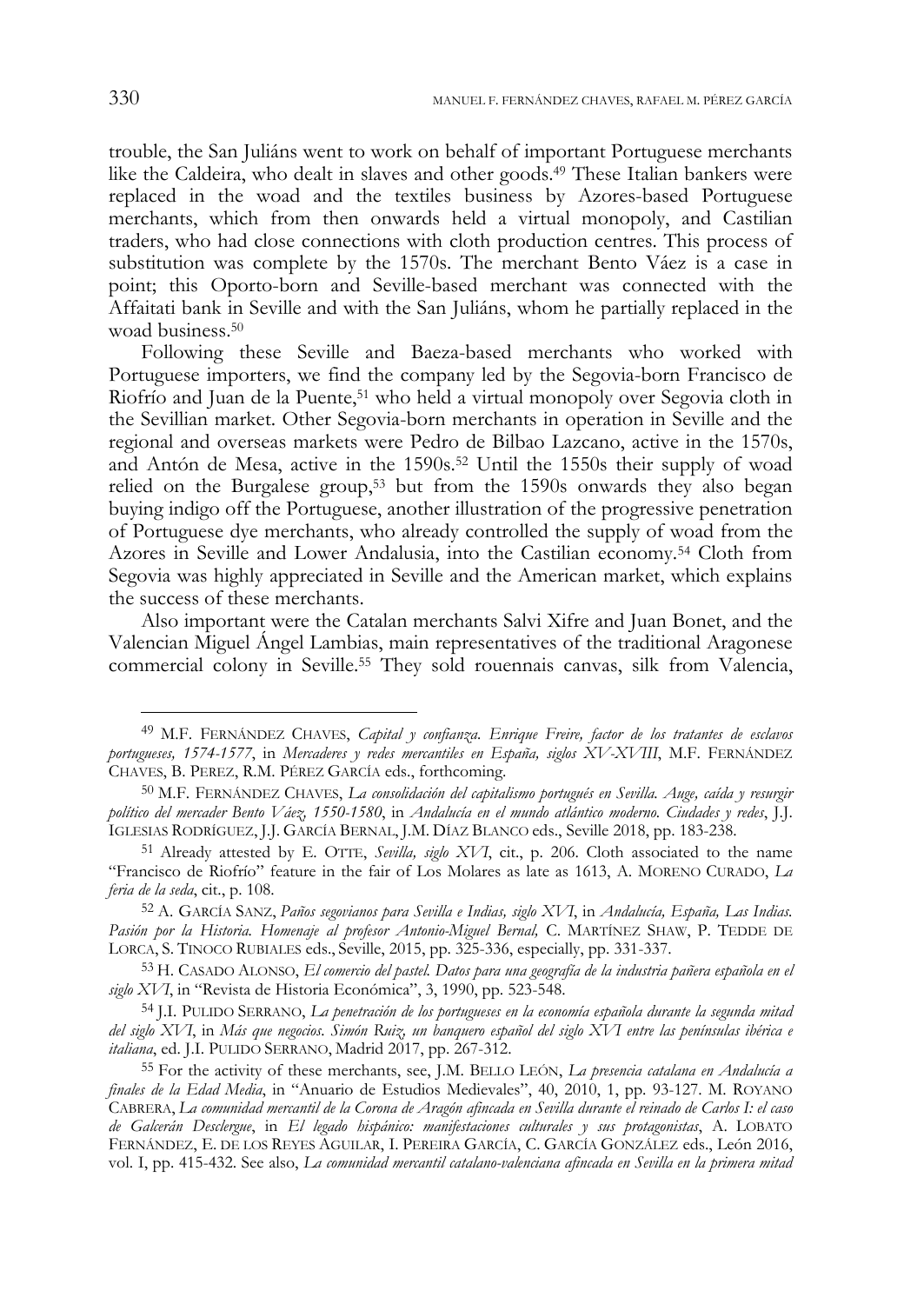cloth, *palmillas* and occasionally rugs from Hellín and Alcaraz, among other textiles.56 According to our sample, their market share did not reach 2%, but it is likely that this is not representative, and that their activity was, in fact, more significant. At any rate, this and other evidence collected in Medina del Campo clearly indicate that Aragonese merchants were active in the Castilian markets, something which is somewhat at odds with the traditional thesis.<sup>57</sup>

As noted, Toledo-based merchants continued acting as middlemen between the Central Plateau and the Sevillian market.58 According to our data, their presence in the Sevillian market was discrete, and their operations were pretty much limited to facilitating the supply of Segovia cloth. They were, however, much more active in the fair of Los Molares, next to Utrera and near Seville, which were an important event for the regional and American textiles markets.59 In the fair, Toledoans sold cloth from Cuenca, Las Navas, Brihuega, Soria and Ocaña; they dealt in many different cloth qualities including *bayetas*, *estameña*, sackcloth and *palmilla*, as well as canvas and cheap silk, such as *tafetán*. They are also attested selling superior quality cloth, for instance *venticuatrenos* and *ventidosenos* cloth and *palmilla*. Their market share grew between 1550 and 1577, while that of Granada-based merchants, who specialised in silks (damasks and velvets), fell.<sup>60</sup> Although they do not feature in our sample, we know of the activity of other Segovia-based merchants in Los Molares and other similar fairs in Lower Andalusia, for instance Pedro Muñoz Hernández, active in the  $1570s$ ;<sup>61</sup> this demonstrates that the crisis of the Castilian fair system and the decadence of northern fairs led merchants and producers towards the

*del siglo XVI*, in *Familia, cultura material y formas de poder en la España moderna. III Encuentro de jóvenes investigadores en Historia Moderna*, ed. M. GARCÍA FERNÁNDEZ, Valladolid 2016, pp. 121-130.

<sup>56</sup> In fact, Salvi or Salvador Xifre was the only seller of Catalan *rajas* (rascie), at least between 1579 and 1580, see E. OTTE, *Sevilla, siglo XVI*, cit., p. 205.

<sup>57</sup> F.H. ABED AL-HUSSEIN, *El comercio de los géneros textiles: seda, paños y lienzos*, in *Historia de Medina del Campo y su Tierra. Auge de las Ferias. Decadencia de Medina*, ed. E. LORENZO SANZ, Valladolid 1986, vol. II, pp. 45-66, especially, pp. 58-60.

<sup>58</sup> R.M. PÉREZ GARCÍA, *Las ciudades de Sevilla y Toledo en la conexión de las redes económicas judeoconversas entre Castilla y América a mediados del siglo XVI*, in *Comercio y cultura en la Edad Moderna*, cit., pp. 846-858.

<sup>59</sup> Along with Cordoban merchants, the Toledoans brought a lawsuit concerning the payment of dues against the lord of the village, the 3rd Duke of Alcalá, which demonstrates the lord's interest in the fair, A. MORENO CURADO, *La feria de la seda*, cit., pp. 77-79.

<sup>60</sup> Granada silk, which had already been struggling for some time, ran into deep trouble in the aftermath of the Rebellion of the Alpujarras, but still had a market in Seville. For this crisis and the growth of the Levantine, especially Valencian, silk industry, see R. FRANCH BENAVENT, *El comercio y los mercados de la seda en la España moderna*, in *La seta in Europa, secc. XIII-XX*, ed. S. CAVACIOCCHI, Florence 1993, pp. 565-594. For the slow recovery of the Granada silk industry, see E. GARCÍA GÁMEZ, *Seda y repoblacion en el Reino de Granada durante el tránsito de los siglos XVI y XVII*, in "Chronica Nova", 28, 2001, pp. 221-255, and also, R.M. GIRÓN PASCUAL, *Mercaderes de seda, "verlegers" y veinticuatros: los Castellano Marquina de Granada (1569-1644)*, in *Comercio y cultura en la Edad Moderna*, cit., pp. 405-419; for the importance of taxes as evidence for the activity of the silk industry, see, E. SORIA MESA, *El negocio del siglo. Los judeoconversos y la renta de la seda del Reino de Granada (siglo XVI)*, in "Hispania", 253, 2016, LXXVI, pp. 415-444.

<sup>61</sup> A. GARCÍA SANZ, *Paños segovianos para Sevilla*, cit., p. 337.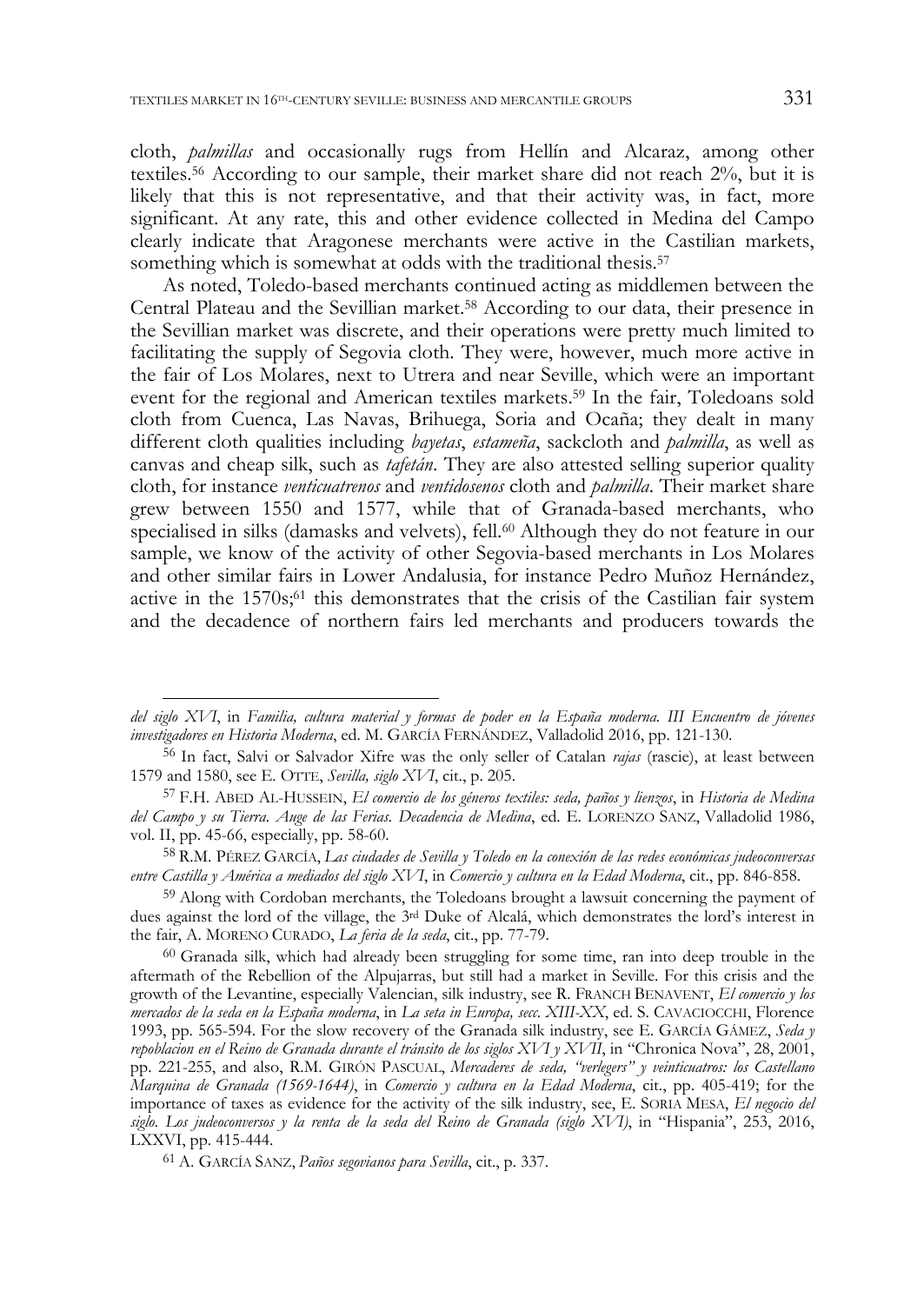southern urban industries, which offered profitable business opportunities beyond the export of textiles towards the Indies.<sup>62</sup>

Finally, merchants based in Los Molares and Utrera had but little impact in the market; most of them limited their activity to selling a small amount of low-quality cloth and some silk in the fair, although some exceptions exist. The group "Others" includes a woad-importing Portuguese merchant called Gaspar Fernández Rubio, who worked in partnership with Francisco de Molina, as well as a merchant from Venice and another one from Córdoba. The small presence of Cordoban merchants is remarkable, given that a good deal of the dye brought to Seville was sold to Córdoba -based traders and dyers.63 The entry "unknown" records the cargo of a Honduras-bound *nao*, whose owners do not feature in the record.

In this period, therefore, most foreign textiles were still being imported by Castilian and local merchants, resulting in an active trade both within the region and overseas. Although novel, this market was becoming increasingly integrated in the credit circuits of woad importers, a sector which was initially dominated by Seville- and Lisbon-based Burgalese and Italian traders, and later taken over by the Portuguese, a process of substitution that had fully crystallised by the 1570s. Finally, although cloth and silk had increased their market share, as well as gaining in terms of quality and variety, canvas was still a key commodity.

#### PRICE OF TEXTILES IN SEVILLE AND LOS MOLARES IN 1577

Table 4 presents an estimate of average textile prices in Seville in 1577 according to the available data (not all record entries feature this information). Information concerning the length of textiles sold is also partial; sometimes the record refers to the number of pieces or, in the case of canvas, bundles, instead of length. Records concerning cloth are always much more precise than those referring to canvas, which was often transacted wholesale (by the bundle). Similarly, canvas prices are expressed in terms of mrs./Flemish pound, which cannot be compared with the price of cloth, expressed in terms of mrs./*vara*. Sometimes, the price is expressed in terms of *real* per piece, as presented in Table 4. Whenever possible, the number of *varas* has been added up, but this can only offer a notional guide, which, moreover, only applies to part of the sample.64 With these qualifications in mind, we can see that canvas amounted to 95% of all textiles sold, while cloth amounted to 4% and silk to 1%, based on those entries in which length is specified. It is worth stressing that these results are merely notional, but in any case the dominance of canvas seems overwhelming.

<sup>62</sup> H. CASADO ALONSO, *Medina del Campo Fairs*, cit., pp. 515-517.

<sup>63</sup> M.F. FERNÁNDEZ CHAVES, *Antonio Faleiro de Acosta*, cit. J.I. FORTEA PÉREZ, *Córdoba en el siglo XVI. Las bases demográficas y económicas de una expansión urbana*, Córdoba 1981.

<sup>&</sup>lt;sup>64</sup> We do not compare the prices reflected in our sample with E. Otte's because we are focusing on a single year, and price fluctuations would tend to confuse the results. Moreno Curado also presents a list of prices for the fair of Los Molares, which is particularly accurate for 1613 (and some other related data for 1576), but we have decided not to go into comparisons for the reason stated above, A. MORENO CURADO, *La feria de la seda*, cit., pp. 99-100, 105-106, 117, 141-144.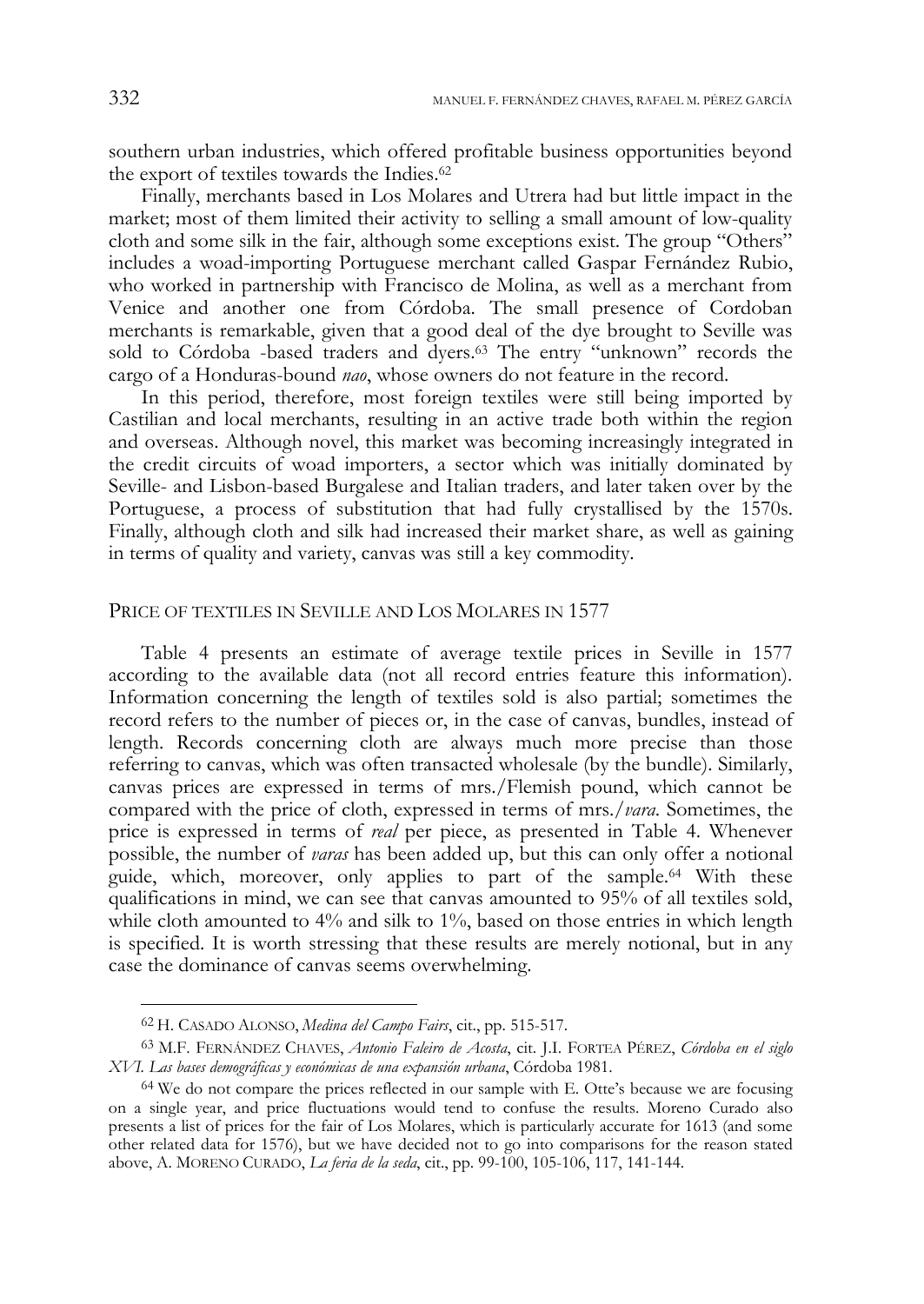| <b>Textile</b>            | Varas or pieces  | Average price        |  |
|---------------------------|------------------|----------------------|--|
|                           |                  | mrs./vara or piece   |  |
| A) Cloth                  |                  |                      |  |
| Camel hair                | 178 pieces       | 5,562.5              |  |
| Raja                      | 296.3            | 1,105                |  |
| Velarte                   | 371.63           | 858.5                |  |
| Vellón                    | 173.2            | 671.5                |  |
| Cloth (unspecified)       | 1,971.28         | 665.39               |  |
| Vellorí                   | 52.5             | 629                  |  |
| Palmilla                  | 337.9            | 603.7                |  |
| Bayeta                    | 535.85           | 356.42               |  |
| Carisea                   | 91.35            | 323                  |  |
| Frisa                     | 327              | 296.87               |  |
| Jergueta                  | 10               | 272                  |  |
| Estameña                  | 123.35           | 261.37               |  |
| Arpillera                 | 34.5             | 248.2                |  |
| Anascote                  | 14               | 238                  |  |
| Fusta (cotton-made cloth) | 47               | 114                  |  |
| Subtotal A                | 4.379'86 varas   |                      |  |
|                           | 178 pieces       |                      |  |
| $B)$ Silk                 |                  |                      |  |
| Velvet                    | 360.46           | 986                  |  |
| Damask                    | 284.95           | 748                  |  |
| Satin                     | 99.6             | 744.6                |  |
| Tafetta                   | 40.8             | 252.9                |  |
| Subtotal B                | 785'81 varas     |                      |  |
| C) Canvas                 |                  |                      |  |
| <b>Bocacíes</b>           | 192 pieces       | 613.6 mrs.<br>piece  |  |
| Holland                   | 4,105.8          | 178.5                |  |
| Rouennais                 | 48,515           | 133.34               |  |
| Naval (Laval)             | 4,951            | 81.2                 |  |
| Melinges                  | 5,146.25         | 62.8                 |  |
| <b>Esguines</b>           | 41 pieces        | $1.787.5$ mrs./pound |  |
| Angeo                     | 10,430.68        | 56.5                 |  |
| <b>Brines</b>             | 916.75           | 55                   |  |
| <b>Samalones</b>          | 1,425            | 48.5                 |  |
| Subtotal C                | 112.442'65 varas |                      |  |
|                           | 233 pieces       |                      |  |
| <b>TOTAL</b>              |                  | 117,614.26 varas     |  |
|                           |                  | 411 pieces           |  |

# Tab. 4. **Varas, pieces and average price of textiles in Seville and Los Molares, 1576-1577**

Source: AHPSE: *Protocolos Notariales de Sevilla*, 6004, 6005, 6006, 7784, 7788, 9214, 9215, 9216, 19717; *Protocolos Notariales de Los Molares*, 23263P. Sample: 112 transactions.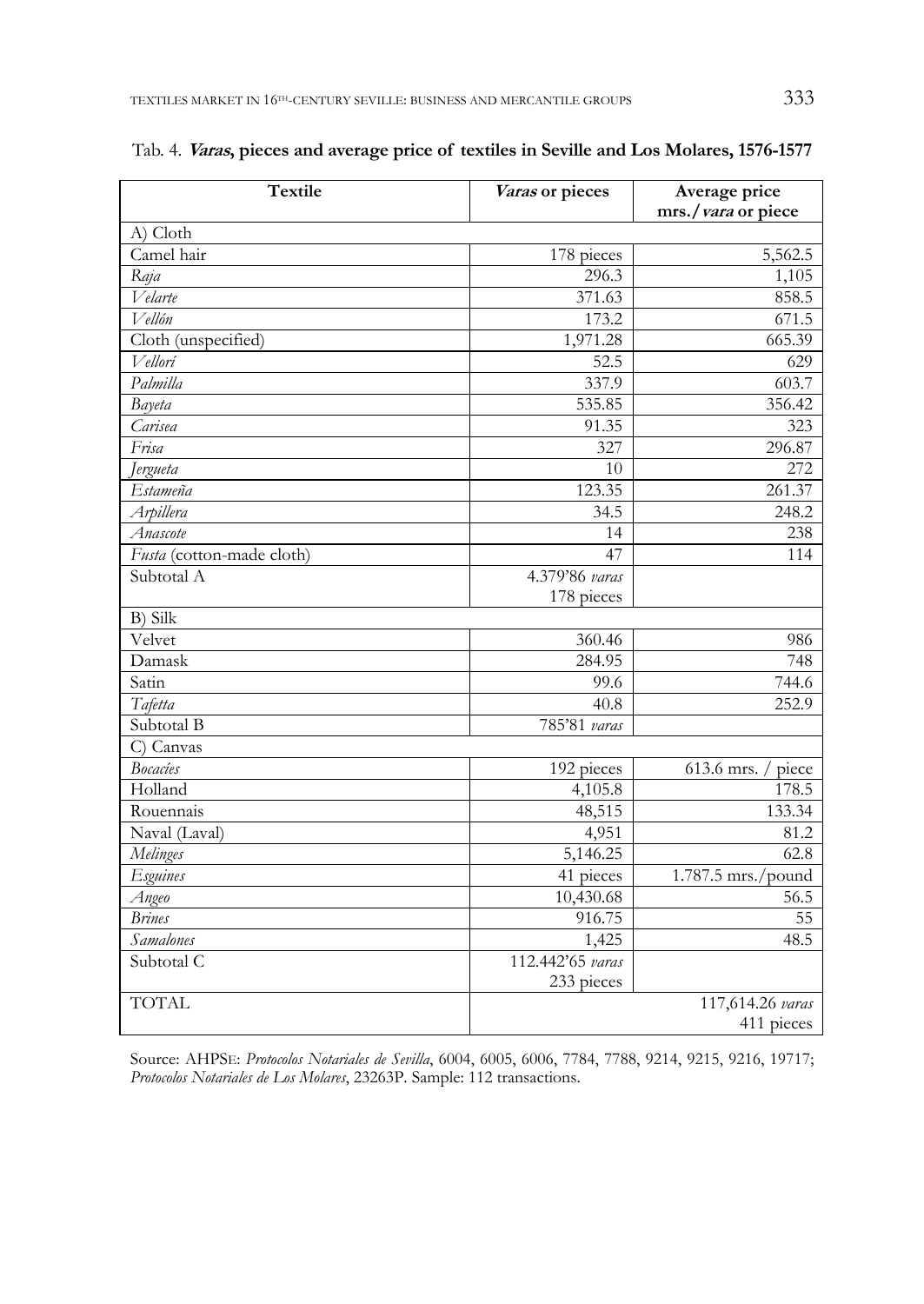| Origin Cloth    | Mrs. / vara   | Origin silk    | Mrs. $/$ | Canvas (origin | Mrs. $/$ |
|-----------------|---------------|----------------|----------|----------------|----------|
|                 |               |                | vara     | unspecified)   | vara     |
| Riofrío and     | 1,394         | Toledo         | 1,292    | Holland        | 178.5    |
| Segovia         |               | (velvet)       |          |                |          |
| Segovia         | 1,360         | Toledo         | 1,292    | Rouennais      | 133.34   |
|                 |               | (velvet)       |          |                |          |
| Florence (raja) | 1,326, 1,122, | Granada (dos   | 1,224    | Laval          | 81.2     |
|                 | 1,054         | pelos velvet)  |          |                |          |
| Segovia de      | 1,241         | Valencia       | 816      | Angeo          | 56.5     |
| Pedro Muñoz     |               | (satin)        |          |                |          |
| Segovia         | 1,224         | Granada        | 748      | --             |          |
|                 |               | (damask)       |          |                |          |
| Segovia Juan    | 1,112, 1,105, | Tafetán moruno | 374      |                |          |
| de Gumiel       | 1,088, 1,054  |                |          | --             |          |
| Segovia Diego   | 1,037         |                |          |                |          |
| de Bilbao       |               |                |          | --             |          |
| Baeza 24no      | 918           |                |          |                |          |
| velarte         |               |                |          |                |          |

Tab. 5. **Most highly priced textile products in Seville and Los Molares (in varas), 1576-1577** 

Source: AHPSE: *Protocolos Notariales de Sevilla*, 6004, 6005, 6006, 7784, 7788, 9214, 9215, 9216, 19717; *Protocolos notariales de Los Molares*, 23263P. Sample: 112 transactions.

Mention must be made of the camel hair cloth of which 145 pieces are attested. Most of these pieces were imported by Castilian and Flemish merchants; only one piece is recorded as having been imported from Italy. No information exists about the origin of the rest.65 Italy is also recorded as the origin of several pieces of Florentine *rajas*; these textiles were highly appreciated, and they fetched a high price (1,326 mrs./vara), at a level with the best cloth from Segovia. With these exceptions, most of the cloth on sale in Seville, for both the domestic and the overseas market, was produced domestically, and some production centres, such as Segovia, were particularly active. As pointed out by Ángel García Sanz, these cloths were highly appreciated both in Seville and the colonies,<sup>66</sup> but also elsewhere in the Iberian Peninsula. Segovian cloths fetch the highest price in the sample, and in no case did they sell for under 1.000 mrs.; those from Riofrío and the city of Segovia were known by the name of the manufacturer,<sup>67</sup> and were all of a *ventidoseno* quality. A consignment of *venticuatreno* cloth is attested; it was manufactured slightly to the

<sup>65</sup> Camel hair, also imported by Italian and Flemish merchants, was already known in Seville before 1577; see, E. OTTE, *Sevilla, siglo XVI*, cit., pp. 210-211.

<sup>66</sup> A. GARCÍA SANZ, *Paños segovianos para Sevilla e Indias*, cit.

 $67$  From the early  $16<sup>th</sup>$  century the manufacture of Segovian cloth was supervised by the "facedores de paños" who endorsed the goods under their control by naming them after themselves, A. GARCÍA SANZ, *Mercaderes hacedores de paños en Segovia en la época de Carlos V: organización del proceso productivo y estructura del capital industrial*, in *Auge y decadencia de Castilla*, ed. A. GARCÍA SANZ, Barcelona 2016, pp. 139-161.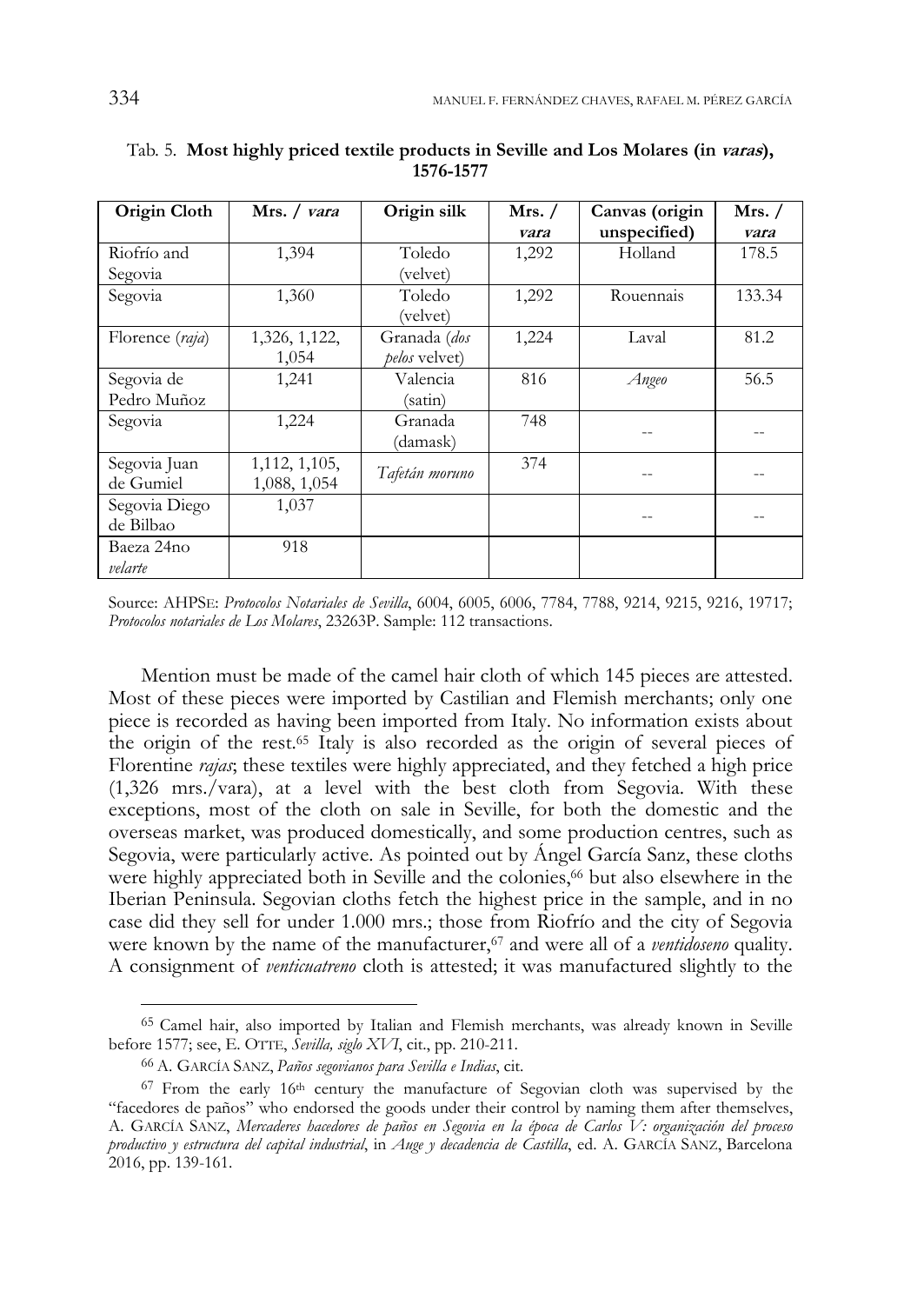north of Segovia, in Villoria, and sold for 646 mrs./*vara* (the transaction involved 35.5 *varas*, sold for 29,900 mrs).

Second to Segovia cloth in terms of market value were the cloths from Baeza, which were sold for between 451 and 918 mrs./*vara*, an average of 678 mrs./*vara*. Cloths from Baeza were better quality than those from Segovia, as most of them were of *venticuatreno* quality, which fetched the highest prices among the Baeza cloths (between 918 and 782 mrs./*vara*). All these cloths were black or blue, and occasionally they made blue, green or black broadcloth. Below these cloths we find a *vellorí* cloth (not dyed) for 714 mrs. and Morisco cloths of *dieciocheno* quality, at 612 mrs/*vara*, that is, more expensive than the *ventidoseno* and *venticuatreno* quality cloth from Baeza. The Morisco cloths were dyed in various colours, including "blue", "green", "yellow and white", and "red". *Vellón* cloth from Baeza was between these last categories (between 612 and 748 mrs.) in terms of market value.

Other Andalusian production centres feature less prominently in our sample. The record features 10.25 *varas* of blue *catorceno* cloth from Córdoba, at 340 mrs./*vara*, sold in the fair of Los Molares. The weak presence of Córdoba cloth must be qualified, not only because Professor Fortea demonstrated that the city was a first-rate cloth producer, being closely connected with Portuguese woad and credit circuits,68 but because, if other years are taken into consideration (1574-1575, 1578-1579), we find at least the sale of 236.5 *varas* for 114,724 mrs. Most of this cloth, however, was of a low quality: 205 *varas* of purple *diecieseiseno,* the rest being green and "yellowish" *catorcenos*, at an average of 385.3 mrs./*vara*. On the other hand, in 1577 the looms in the area of Los Pedroches produced better quality cloth, including a *venticuatreno* fabric at 850 mrs./*vara* (the transaction involved 35.24 *varas*, which sold for 29,892 mrs).

Production centres in the Southern Plateau reflect the high degree of specialisation in the Spanish textiles industry. Ciudad Real, Puertollano and La Puebla de Montalbán feature with an aggregate of 151,903 mrs. including *venticuatreno* cloth from Puertollano and Ciudad Real (at 986 and 629 mrs./*vara*) and a *frisa* from La Puebla at 170 mrs./*vara*. The average price of these cloths is 629 mrs./*vara*. As we shall see shortly, Alcaraz and Hellín specialised in rugs, which account for a significant 220,878.5 mrs. The most expensive of these was a 30 *palmos* rug from Alcaraz, with fetched a price of 12,000 mrs.<sup>69</sup> The sample also features 24 dozen gloves from Ciudad Real, at 40 *reales* (1.360 mrs.) the dozen.

Other wool-based cloths, such as *palmilla* and *bayeta*, had a strong market presence, as they were versatile, mid-priced commodities. The former, all of which were dyed green and/or blue, fetched a price between 272 and 816 mrs., while the latter sold for between 204 and 493 mrs. The lowest price corresponded to English black *bayeta*, while the highest was attached to a *venticuatrena bayeta*, also black. The remaining *bayetas* were purple, green, yellow and white, in different combinations,

<sup>68</sup> J.I. FORTEA PÉREZ, *Córdoba en el siglo XVI*, cit.

<sup>&</sup>lt;sup>69</sup> In the last quarter of the 16<sup>th</sup> century, Alcaraz 30 *palmos* rugs sold locally for between 18 and 22 *ducados* XVI, J. SÁNCHEZ FERRER, *Alfombras antiguas de la provincia de Albacete*, Albacete 1986, pp. 125- 126, so the price difference in Seville (where they sold for 32 *ducados*) was at least of 40%.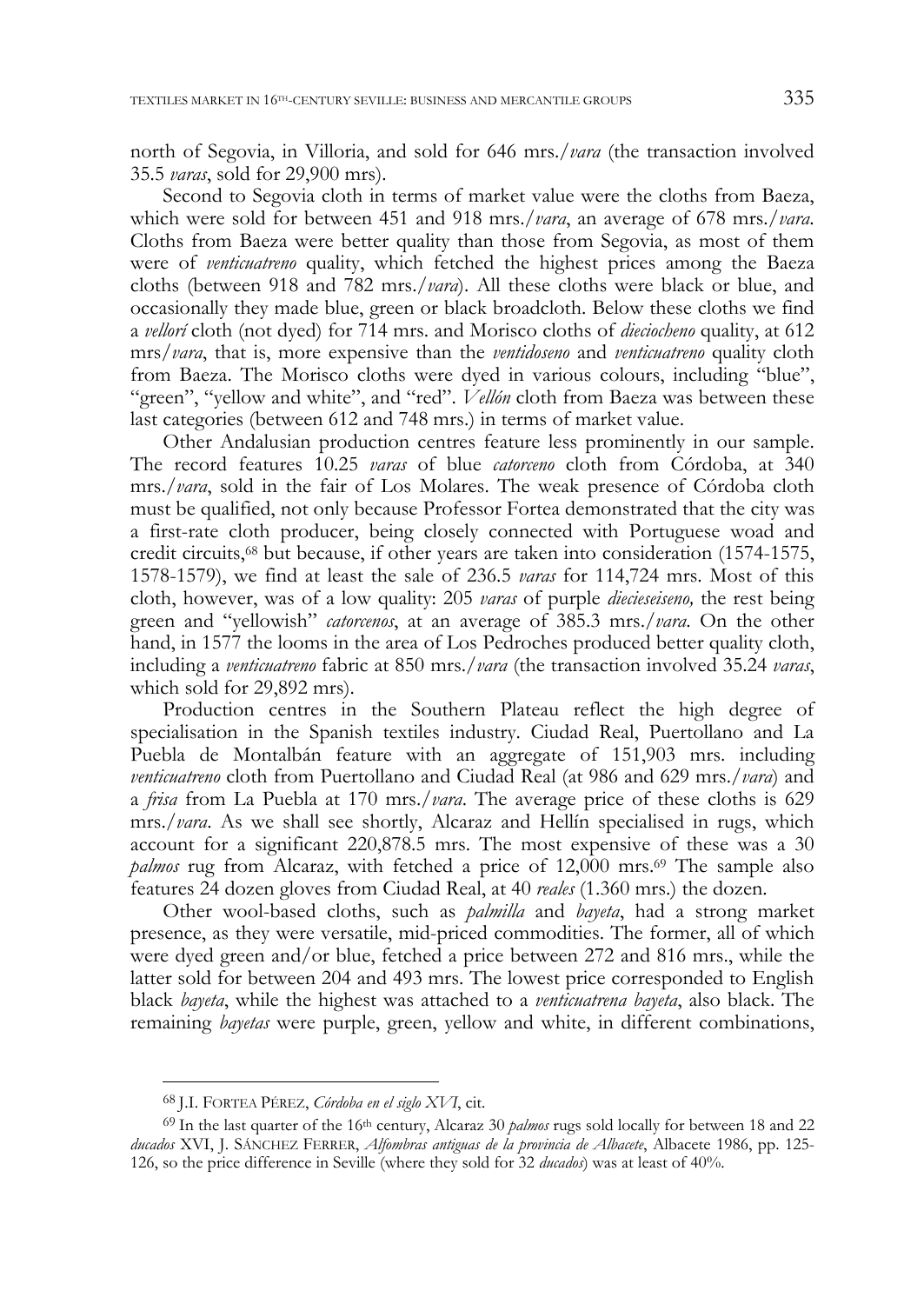and sold for between 221 and 442 *maravedíes.*70 Even cheaper were the low quality *frisas* and *estameñas*, the origin of which is not specified; the former came in different colours, while the latter where generally brown, except for a yellow piece.71 *Cariseas* only came in black and white, although they were more expensive than *frisas* and *estameñas*. Other low quality cloths appear only in small quantities. *Arpillera* fetched a very low price, between 170 and 391 mrs./*vara*, as did *anascote*. *Fusta* (cotton-made cloth) features only once, with a sale of 47 *varas* at 114 mrs./*vara*. Similarly, *jergueta* features once, although it fetched a higher price (272 mrs./*vara*) than other low quality fabrics.

The presence of silk in the sample is fairly limited. This is remarkable, as it is known that they were widely commercialised and that they were in high demand. The most common types in the sample are velvet from Toledo and Granada, followed by satin from Valencia, and, far behind, other types. Silk came generally in black, blue and brown, with some exceptions which were dyed in "colours", "red" and "yellow".

Finally, the most common and cheapest type of fabric in the sample is canvas. The most common varieties are listed in Table 4, but other types are also attested. The most expensive type was Holland canvas, sold at an average of 178.5 mrs./*vara*, followed by rouennais canvas, at 133.34 mrs./*vara*, naval canvas (Laval), at 81.2 mrs./*vara* and *melinges*, at 62.8 mrs./*vara*, among others. Although holland canvas was highly appreciated, the greatest market share corresponded to rouennais, a result of its excellent quality/price ratio. This continued with a commercial tradition that linked the French and Low Countries Atlantic-facing coasts and the Iberian Peninsula. Other similar fabrics were of French origin, such as *angeo*, which came from Anjou (sometimes "Bloforte" – Beaufort – is mentioned as the origin of this commodity), *melinges* and *brines* from Maine and *laval* from Brittany, among others.72 How much of this canvas was re-exported is unclear. Our sample only records a cargo of canvas (1,989 *varas*, 1.78% of the total amount of the total known amount of canvas) loaded onto a Honduras-bound *nao*.

Castilian and Flemish merchants often cooperated in the canvas sector, selling and buying these fabrics with one another. This is largely due to the fact that the Castilians used previously-created distribution channels to direct these textiles to the Indies, and complemented their cargoes of French and Low Countries canvas with Castilian textiles, such as the aforementioned rugs and small quantities of cloth from Segovia and Baeza.

Therefore, hollands and Rouennais canvas were among the most widely commercialised types, including Holland doublets and flax tablecloths. The merchants who dealt in canvas also sold rugs from Hellín and Alcaraz, which her highly valued. Table 6 presents the high prices fetched by these Castilian

<sup>70</sup> These combinations were "black and brown", "red", "green and white", and "white and brown".

<sup>71</sup> Colour mentiones include "red", "red and blue", "brown", "*frailesco"*, and "coloured". We only know the provenance of those made in La Puebla de Montalbán.

<sup>72</sup> For the denominations of French flax textiles, see H. LAPEYRE, *Una familia de mercaderes*, cit., pp. 458-463. Also, H. CASADO ALONSO, *Le commerce des "marchandises de Bretagne"*, cit.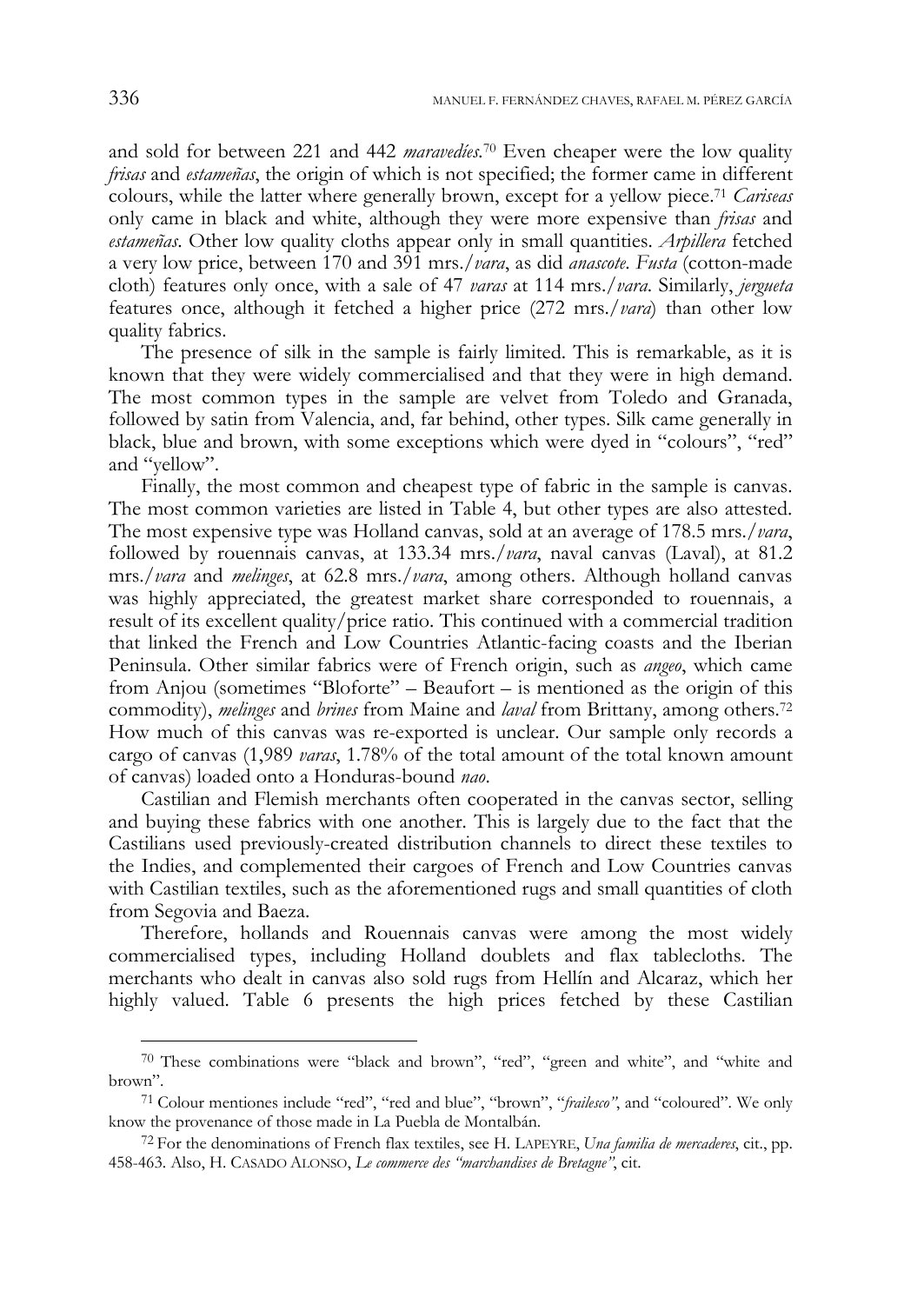manufactures, especially the rugs from Alcaraz.73 However, none of them were as expensive as a "Turkish" rug sold by Lope de Tapia for 28,000 mrs.; the same merchant sold 16 other rugs, of an unknown origin, for 38,817.5 mrs. These merchants rarely sold finished products, such as shirts, and only Bartolomé Sarriá de Abeça is featured selling 355 men's, woman's and child's shirts for different prices. Another exception concerns a cargo of table cloths (at least 48) and napkins, which fetched different prices (the information is highly fragmentary, and little more may be said for the moment). These pieces of clothing, along with gloves, mittens and ruffs, appear occasionally in small numbers, and we have decided to leave them out of the analysis. Other pieces of clothing, such as the aforementioned doublets, were being handled by Sevillian merchants along secondary distribution channels, which must not concern us here.

| Seller       | Alcaraz        |                |             | Hellín   |                |        |        |        |
|--------------|----------------|----------------|-------------|----------|----------------|--------|--------|--------|
|              | Number         | Palmos         | Total price | Price    | Number         | Palmos | Total  | Price  |
|              |                |                | (mrs.)      | per rug  |                |        | price  | per    |
|              |                |                |             | (mrs.)   |                |        | (mrs.) | rug    |
|              |                |                |             |          |                |        |        | (mrs.) |
| Alonso de    | $\mathbf{1}$   | 30             | 12,000      | 12,000   |                |        |        |        |
| Merlo        |                |                |             |          |                |        |        |        |
| (Sevillian)  |                |                |             |          |                |        |        |        |
| $=$          | 3              | 20             | 15,750      | 5,250    | $\overline{c}$ | 20     | 7,500  | 3,750  |
| $=$          | 3              | 15             | 8,156.25    | 2,718,80 | 12             | 15     | 26,112 | 2,176  |
| Pedro        | $\overline{4}$ | 30             | 48,000      | 12,000   |                |        |        |        |
| Jiménez      |                |                |             |          |                |        |        |        |
| de Enciso    |                |                |             |          |                |        |        |        |
| (Sevillian)  |                |                |             |          |                |        |        |        |
| $=$          | $\overline{4}$ | 25             | 36,000      | 9,000    |                | ۰      |        |        |
| $=$          | $\overline{4}$ | 20             | 21,000      | 5,250    |                |        |        |        |
| Lope de      | $\overline{4}$ | 20             | 19,500      | 4,875    | 12             | L.     | 24,480 | 2,040  |
| Tapia        |                |                |             |          |                |        |        |        |
| (Castillian) |                |                |             |          |                |        |        |        |
|              | $\mathbf{1}$   | 15             | 2,380       | 2,380    |                |        |        |        |
| Total        | 24             | $\overline{a}$ | 162,786.25  |          | 26             | ۰      | 58,092 |        |

Tab. 6. **Rugs sold in the Sevillian market in 1577** 

AHPSE, Protocolos Notariales de Sevilla, 9215, 6005.

#### **CONCLUSIONS**

-

Based on the data presented, we must challenge the usual assumption that the Sevillian market was flooded by foreign commodities and merchants; the development of the Spanish cloth industry, and the production of silk in Toledo, Granada and Valencia, goes hand in hand with a proactive attitude on the part of

<sup>73</sup> For this, see, J. SÁNCHEZ FERRER, *Alfombras antiguas*, cit.